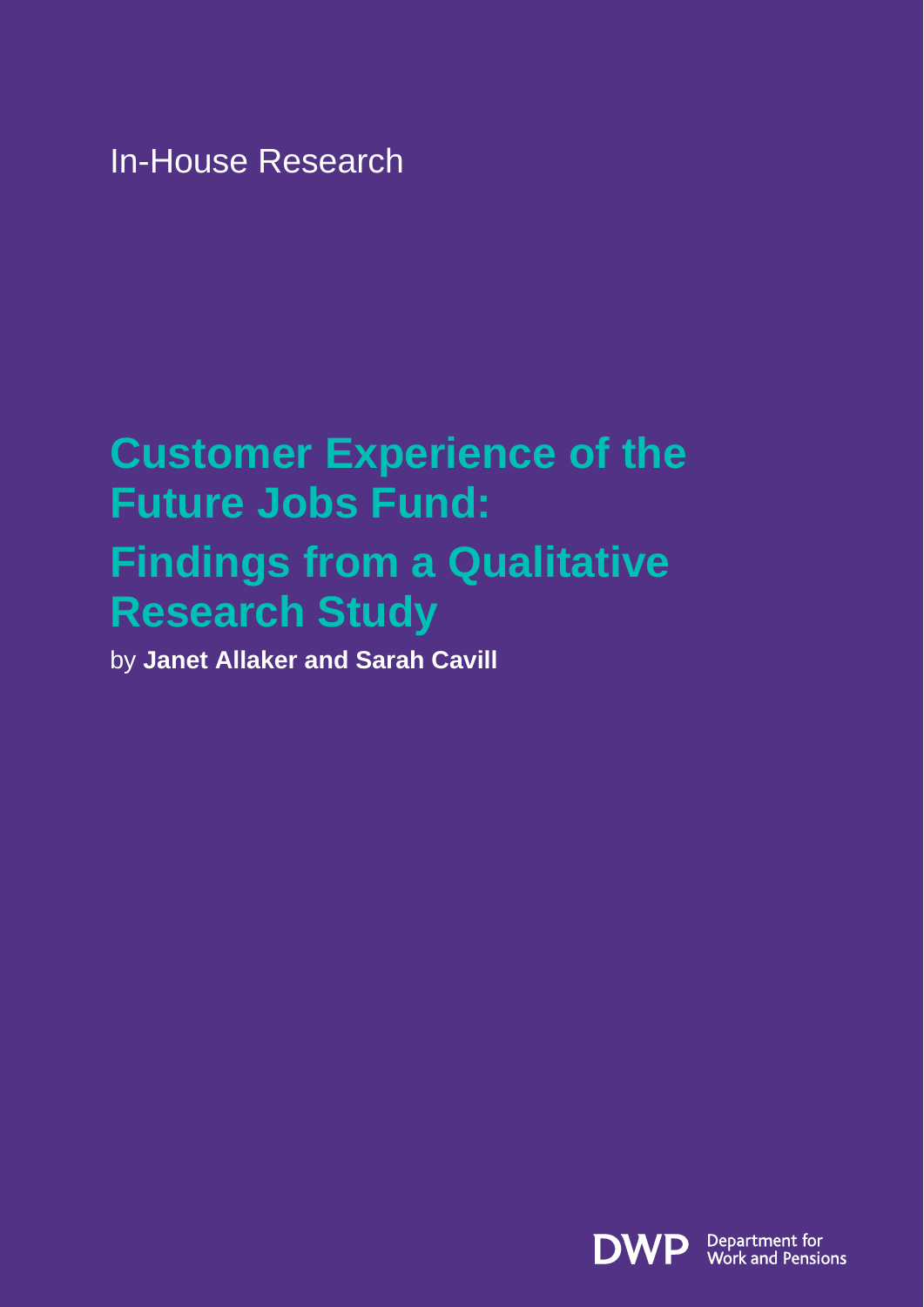**Department for Work and Pensions** 

**In-House Research No 1**

# **Customer Experience of the Future Jobs Fund: Findings from a Qualitative Research Study**

Janet Allaker and Sarah Cavill

A report of research carried out by the Department for Work and Pensions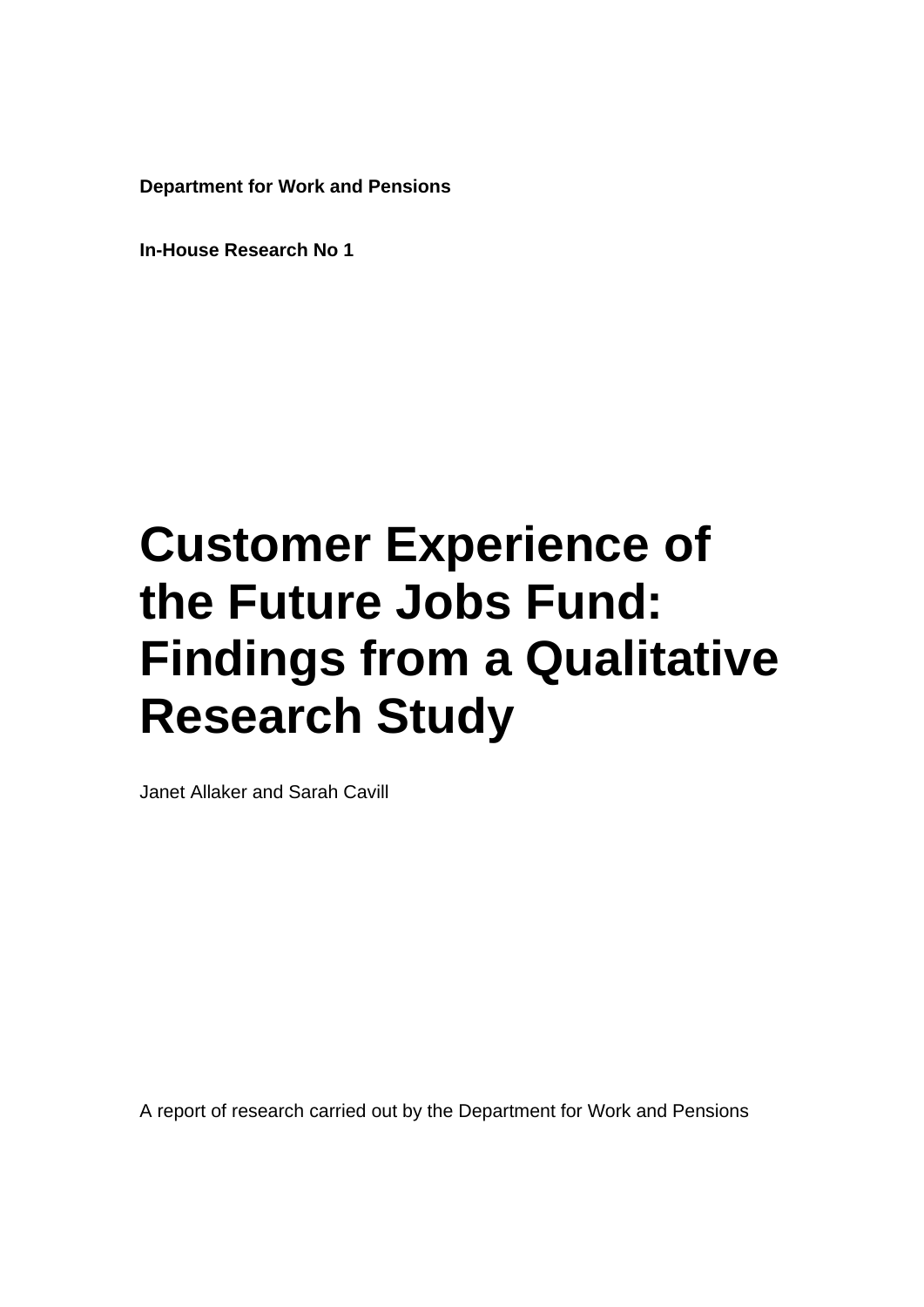© Crown copyright 2011.

You may re-use this information (not including logos) free of charge in any format or medium, under the terms of the Open Government Licence.

To view this licence, visit [http://www.nationalarchives.gov.uk/doc/open](http://www.nationalarchives.gov.uk/doc/open-government-licence/)[government-licence/](http://www.nationalarchives.gov.uk/doc/open-government-licence/) or write to the Information Policy Team, The National Archives, Kew, London TW9 4DU, or email: psi@nationalarchives.gsi.gov.uk.

This document/publication is also available on our website at: <http://research.dwp.gov.uk/asd/asd5/ihs-index.asp>

Any enquiries regarding this document/publication should be sent to us at:

Department for Work and Pensions, Commercial Support and Knowledge Management Team, Work and Welfare Central Analysis Division, Upper Ground Floor, Steel City House, West Street, Sheffield S1 2GQ

First Published 2011

ISBN 978-1-84947-594-5

Views expressed in this report are not necessarily those of the Department for Work and Pensions or any other Government Department.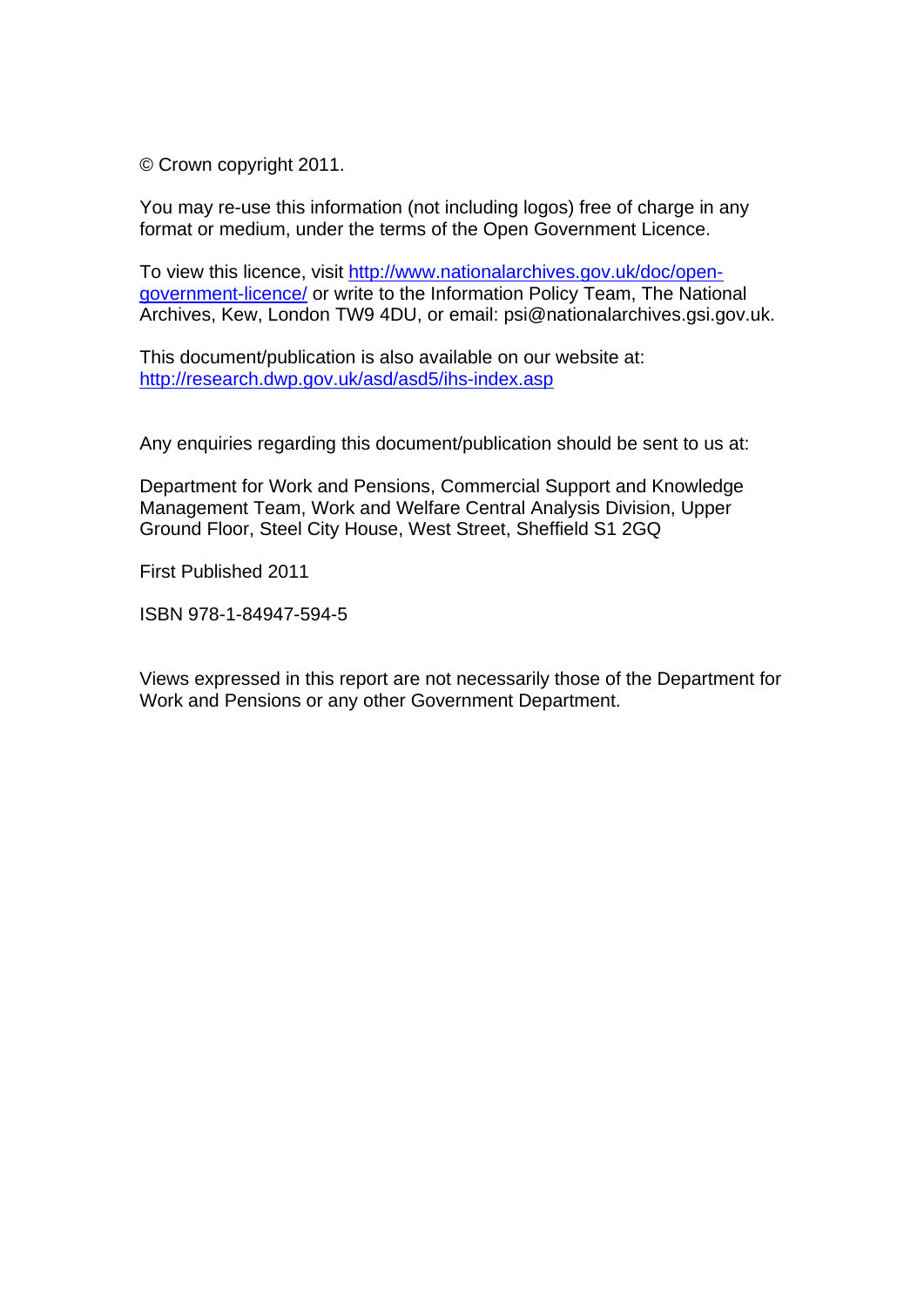# **Contents**

| <b>Executive Summary</b>                     |    |
|----------------------------------------------|----|
| 1. Introduction and methods                  |    |
| 2. Background of participants                | 8  |
| 3. Details of Future Jobs Fund posts         | 11 |
| 4. Skills and qualifications gained from FJF | 17 |
| 5. Transition to the open labour market      | 22 |
| 6. Conclusions                               | 30 |
| Annexe A: Further details of methodology     | 32 |
| Annexe B: Interview topic guide              | 33 |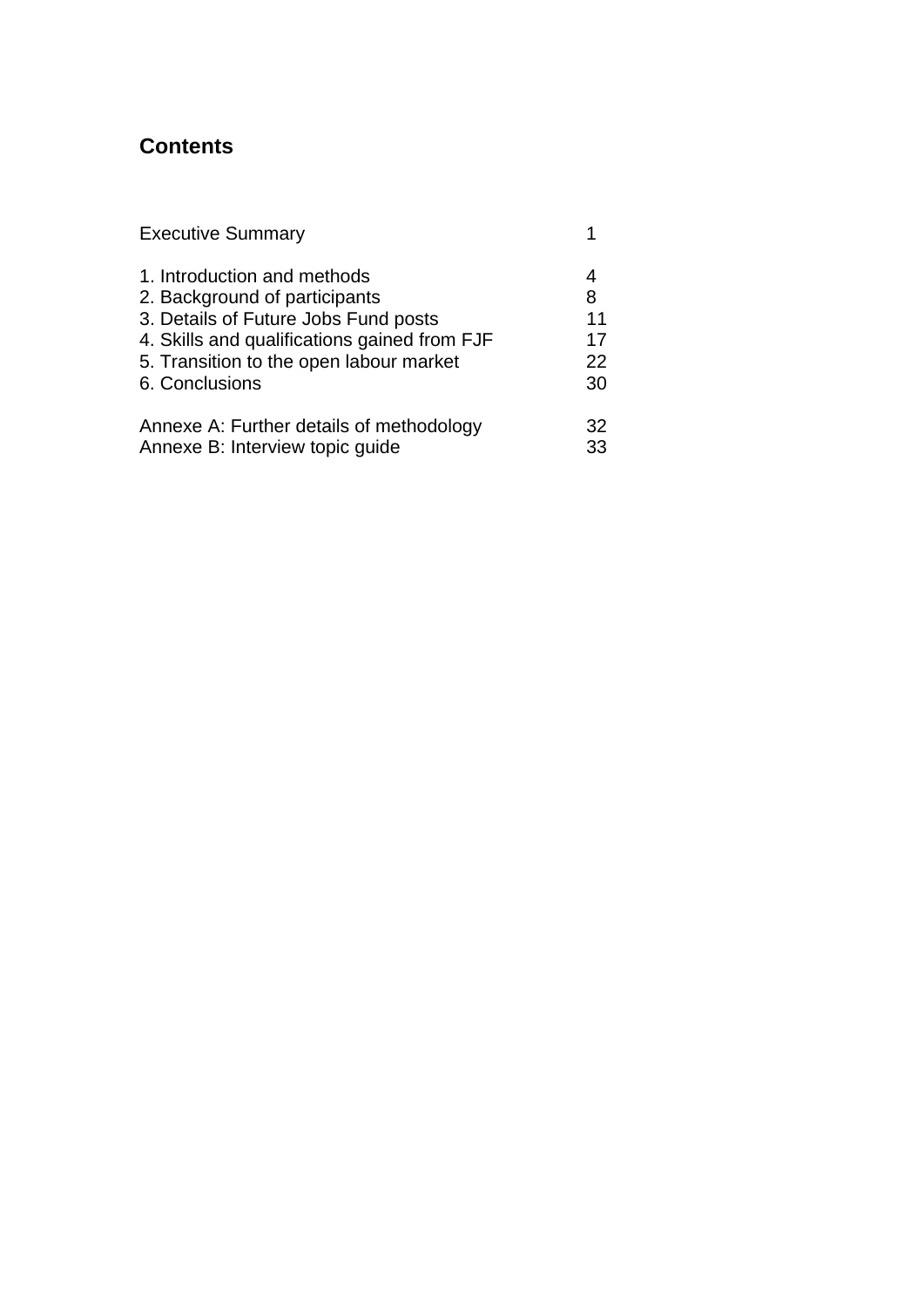# **Abbreviations**

| <b>FJF</b> | <b>Future Jobs Fund</b>                  |  |
|------------|------------------------------------------|--|
| CV         | <b>Curriculum Vitae</b>                  |  |
| <b>LAB</b> | Lead Accountable Body                    |  |
| <b>NVQ</b> | <b>National Vocational Qualification</b> |  |
| <b>JSA</b> | Jobseeker's Allowance                    |  |
| <b>JCP</b> | Jobcentre Plus                           |  |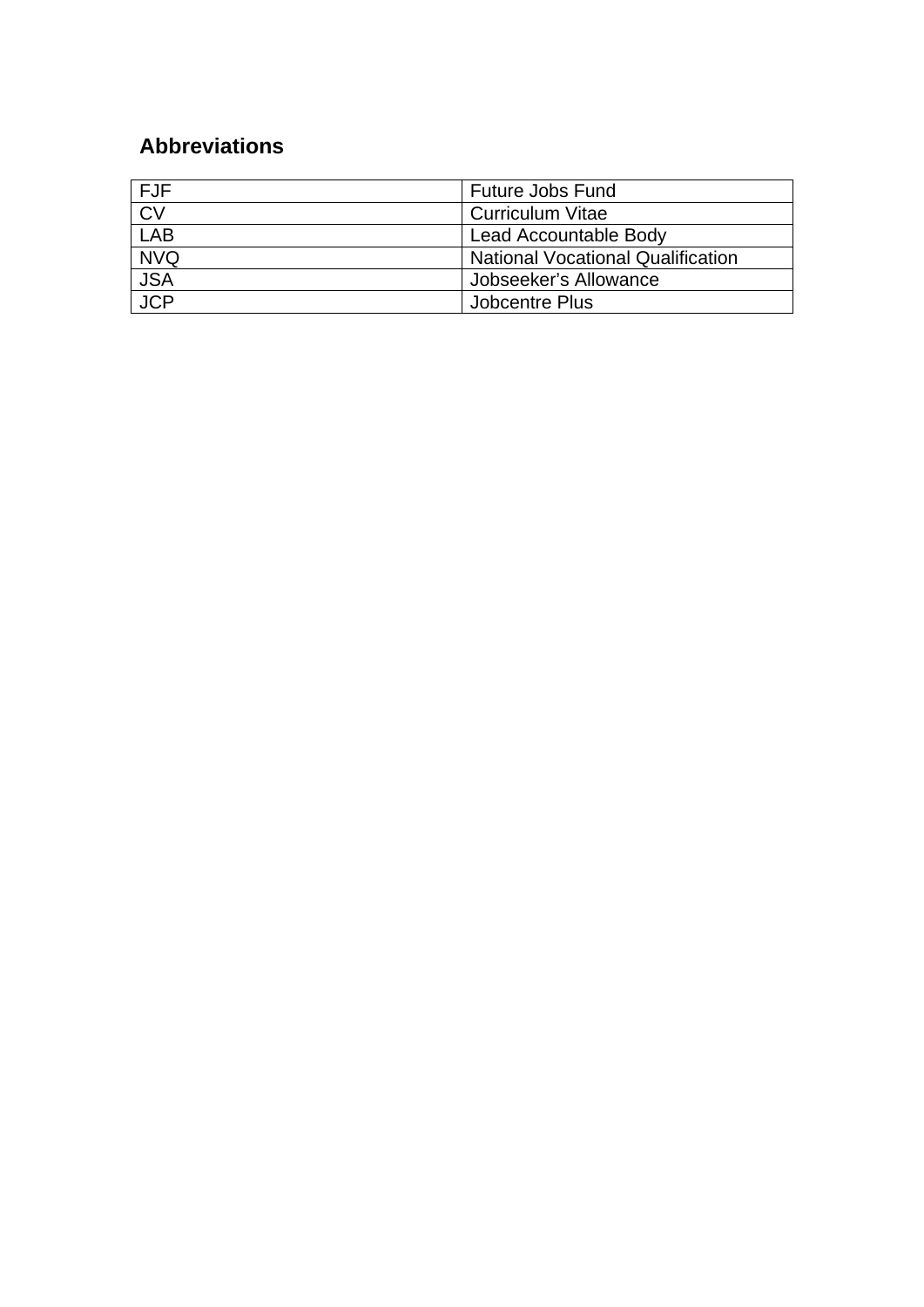### **Executive summary**

This report presents the findings of a qualitative research study into the experiences of Future Jobs Fund (FJF) participants, based on interviews conducted two to four months after completing their six month FJF post. The interviews took place between November 2010 and January 2011.

#### **Aims of the study**

The aims of this study were:

- To gather customer feedback on their experiences of FJF
- To understand the strengths and weakness of the delivery of the policy from a customer's viewpoint
- To gather the lessons learnt from a customer perspective in order to feed into future policies.

#### **Policy Background**

FJF was introduced in October 2009 to support the creation of subsidised jobs primarily aimed at 18-24 year olds who have been out of work for six months or more, and for a smaller number of Jobseeker's Allowance (JSA) customers aged over 25 in unemployment hotspots. Any organisation from the public, private or third sector from across Great Britain was eligible to bid for funding for the creation of jobs on the condition that the posts met certain criteria. Customers started on FJF posts between October 2009 and March 2011.

The scheme was implemented by the Department for Work and Pensions (DWP) in partnership with the Department for Communities and Local Government (CLG), and with input from Jobcentre Plus Regional Government Offices in England and Devolved Administrations in Scotland and Wales.

As a key element of the Young Persons' Guarantee (YPG), the primary aim of FJF was to build skills and work experience for disadvantaged young jobseekers to assist them in securing long-term unsubsidised employment.

#### **Research methods**

This study comprised in-depth qualitative telephone interviews with 89 FJF participants, who according to DWP records had recently completed their six month post at the time of the interview.

As this study used qualitative techniques, it provides an in-depth view of the experiences of participants interviewed but is not designed to be representative of all FJF participants. However, participants were purposively sampled to ensure representation from a range of age groups and disadvantaged sub-groups in order to capture a spectrum of views across a wide range of different customers.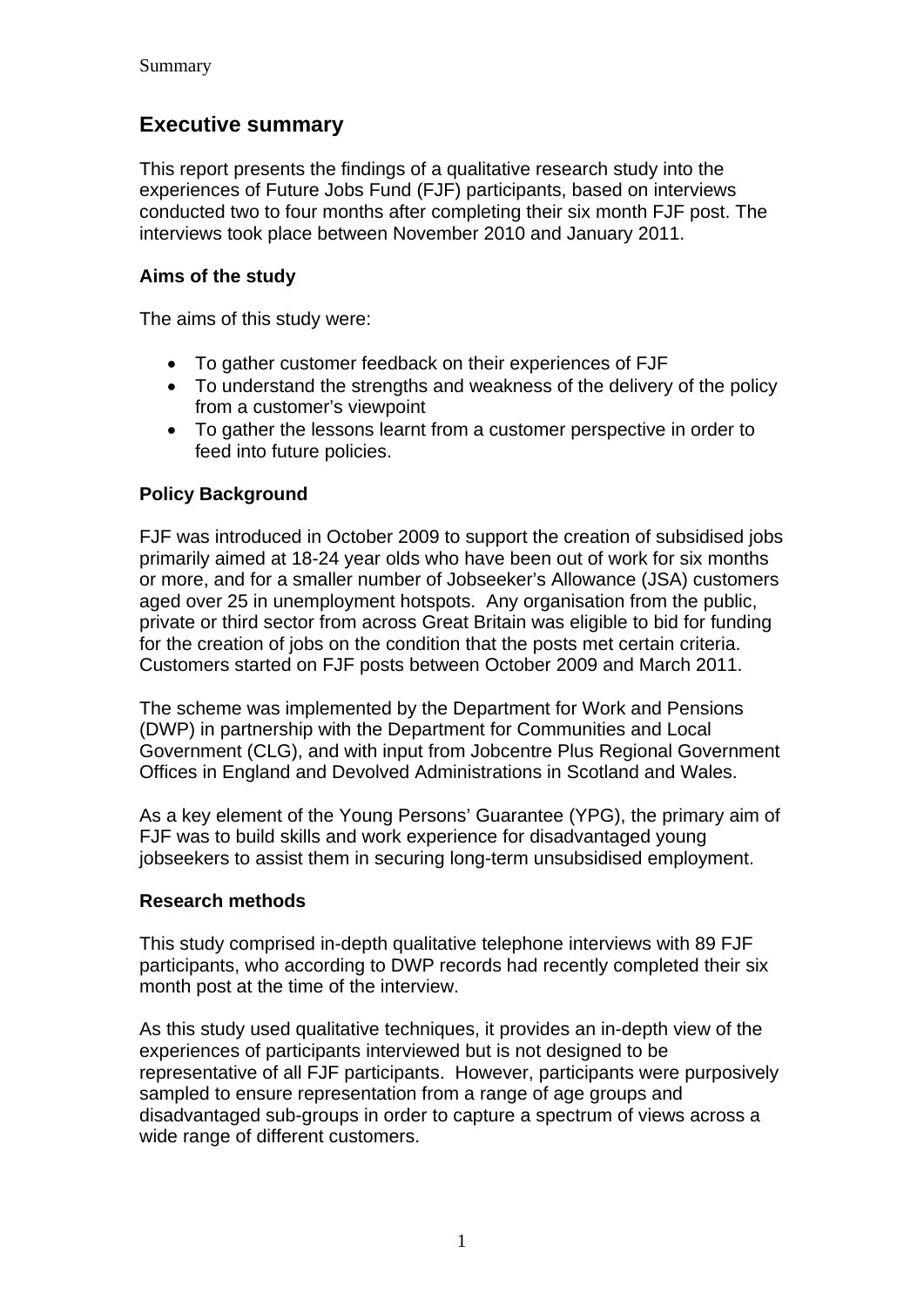This qualitative research will be supplemented by quantitative analysis, planned to report in early 2012, to determine the impact of FJF on long-term benefit and employment outcomes.

#### **Key findings**

#### **Details of posts**

The FJF participants had been employed in a very wide range of roles including retail work, grounds maintenance, health promotion, sports coaching, administration, advice work, construction work, events organisation, youth work, social care and customer service. Many participants had roles with significant levels of responsibility and some respondents highlighted how the length of the post had helped to build their confidence through the opportunity to gradually expand their workload and role. The reported quality of supervision was high overall although there were instances of poor supervision and organisation by the FJF employers. On the whole, respondents reported that supervisors and managers were approachable and available to provide support whenever needed.

#### **Benefits from FJF**

Prior to starting on FJF, many participants reported experiencing a highly competitive and depressed labour market, and a number of participants felt that they would have not been able to get a job without FJF at that point. Almost all participants reported an increase in their skills set as result of participation in FJF, although there was some variation in the breadth and depth of skills gathered. The most commonly mentioned gains were in transferable skills such as interpersonal skills, customer service skills and IT skills. Participants also gained specialist and technical skills in a wide range of areas such as grounds maintenance, construction, coaching and retail work. Most respondents were confident that the skills gained from their FJF posts would be used in future roles. Formal qualifications and accreditations were also obtained by some participants. The predominant view was that an increase in self-confidence and perceived sense of employability were the most useful benefits of the scheme.

#### **Transition to open labour market**

A number of the participants had secured non-subsidised employment at the time of the interviews and a handful had been kept on by their FJF employer via an extension to the FJF grant. Of those currently working, many were sure that the FJF post had played a vital role in getting their job because of the boost to their CV, skills set and confidence in applying for work. The working group had a slightly higher representation of customers aged over 25, with a longer previous work history and higher qualification level. There was no pattern between the type of FJF post and success in securing unsubsidised employment.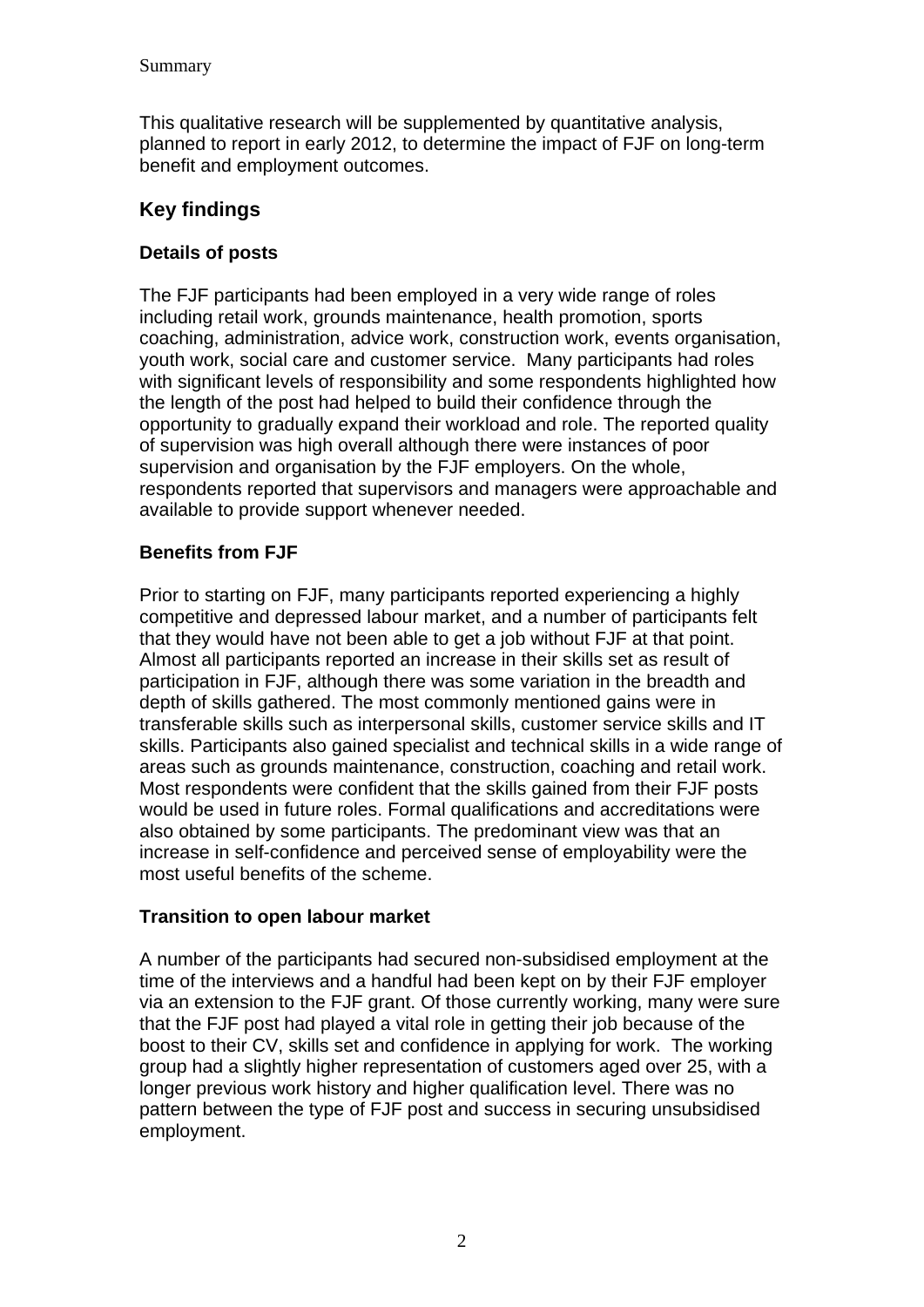Respondents had received varying levels of job search support from their employers, during their FJF post. Some participants had received limited or no job search support. Others had received a comprehensive package of support including help with CVs, job applications, interview practice and searching for vacancies. Dissatisfaction with the level of job-search was uncommon and the level of job-search support received did not present as a key factor in terms of which participants had secured an unsubsidised job post FJF.

A widespread view amongst respondents who had not found work was that their six month post would help to secure another job in the future. Some of the respondents who had been unemployed for many months plus prior to starting FJF described how their frustration and despair had changed into a real sense of hope for their prospects.

Across the group, most respondents reported a positive change in their confidence levels and felt better equipped to find suitable work long-term. Some described how getting in the habit and routine of work and doing meaningful activity had significantly changed their attitude to employment, in terms of recognising the personal rewards it could offer. Many respondents reported changes to their long-term aspirations in terms of aiming higher, considering new options and having the self-belief to pursue their goals.

#### **Conclusions**

From a customer perspective, the reported strengths of this policy have been the opportunity to gather a wide range of skills (many of which should be transferable to a range of jobs); a significant improvement in self-confidence; and a positive change in aspirations and motivation to pursue their job goals. However, there was evidence of an inconsistent delivery of policy intent in terms of job-search support from the FJF employers, with some participants failing to receive adequate focus on getting a job post-FJF.

This study suggests that FJF has been successful in preparing customers for work and, for many participants their reported experiences had been to such a high standard, that they could not think of any improvements to the scheme. The significant boost to CVs from six months of work experience and the improvements to customers' skills sets are likely to remain long-term, however there is a risk that some of the softer gains of FJF could dissipate without a swift transition into a non-subsidised job.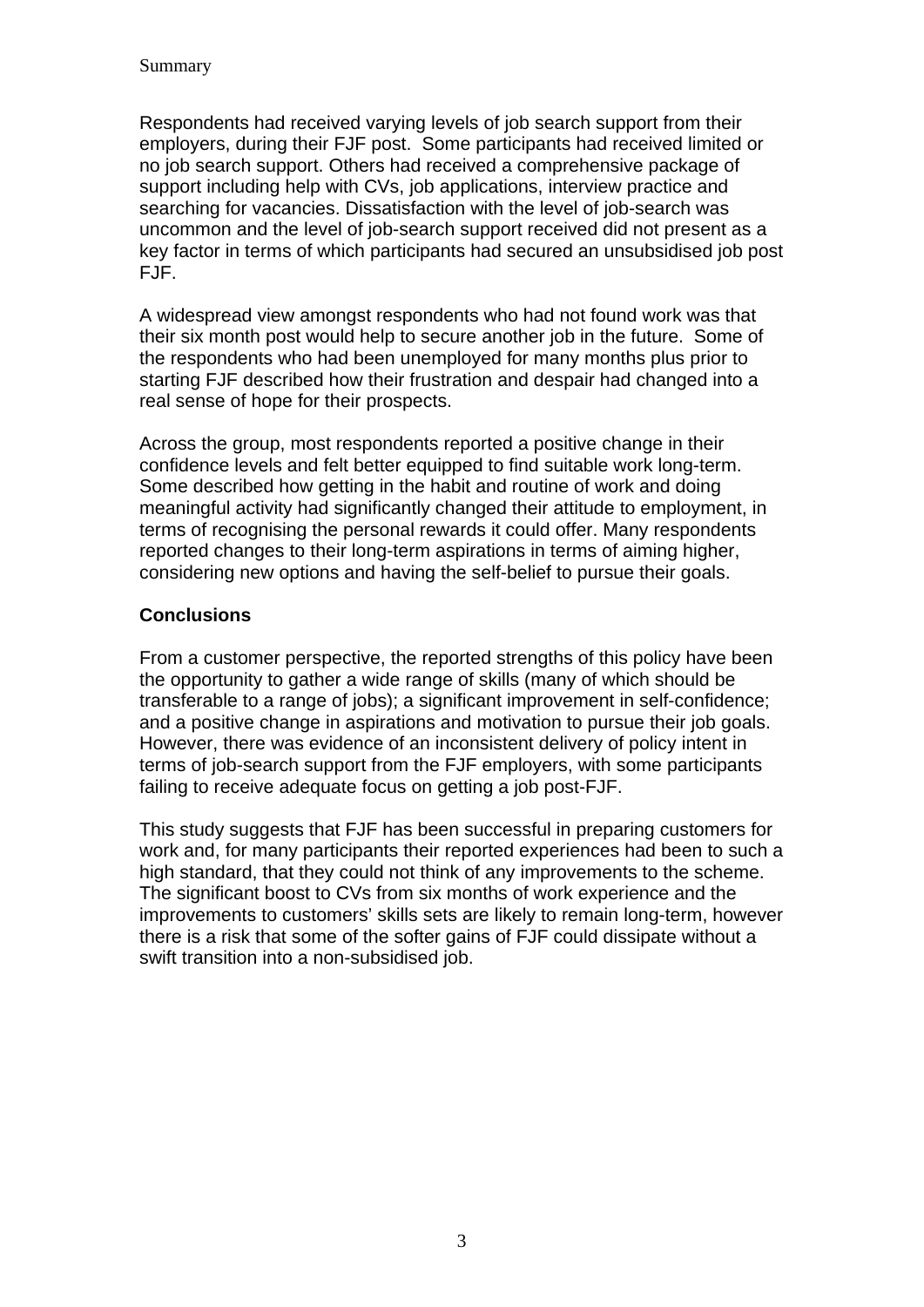# **Chapter 1 Introduction and methods**

#### **1.1 Description of Future Jobs Fund**

The Future Jobs Fund (FJF) was introduced from October 2009 as a response to the recession, to support the creation of additional jobs for long term unemployed 18-24 year olds and jobseekers aged over 25 in areas of high unemployment. FJF grants were awarded to suitable organisations to employ eligible customers for six month posts starting between October 2009 and March 2011. FJF was implemented by the Department for Work and Pensions (DWP) in partnership with the Department for Communities and Local Government (CLG), and with input from Jobcentre Plus Regional Government Offices in England and Devolved Administrations in Scotland and Wales.

The primary aim of FJF was to build skills and work experience for disadvantaged young jobseekers to assist them in securing long-term unsubsidised employment.

Any organisation from the public, private or third sector from across Great Britain was eligible to bid for funding for the creation of jobs. Successful bids had to satisfy a number of criteria including:

- all jobs must be additional to existing labour market vacancies;
- all jobs must provide some form of community benefit; and
- all jobs must be for at least 25 hours per week with employees paid at least the minimum wage.

In the majority of cases, successful bids came from partnerships led by upper tier Local Authorities or Third Sector organisations who acted as the 'Lead Accountable Body' (LAB). In many cases, the LAB was not the direct employer of the FJF participant, this role was often undertaken by a lower level partner organisation. However, the LAB was responsible for organising the HR and training elements of the post in some cases.

FJF is one element of the Young Persons Guarantee (YPG) which offered a range of options to young people reaching six months plus on Jobseeker's Allowance (JSA). The full list of YPG options included:

- help into a key sector job via the Routes into Work initiative via Preemployment Training and recruitment subsidy (subsidy discontinued);
- advice and support to become self-employed which includes a £50 per week credit for the first 16 weeks of trading;
- graduate and non-graduate internship places;
- vocational training via the Work Focussed Training scheme;
- Future Jobs Fund job; and
- work experience via the Community Task Force (or via a New Deal option scheme in some areas).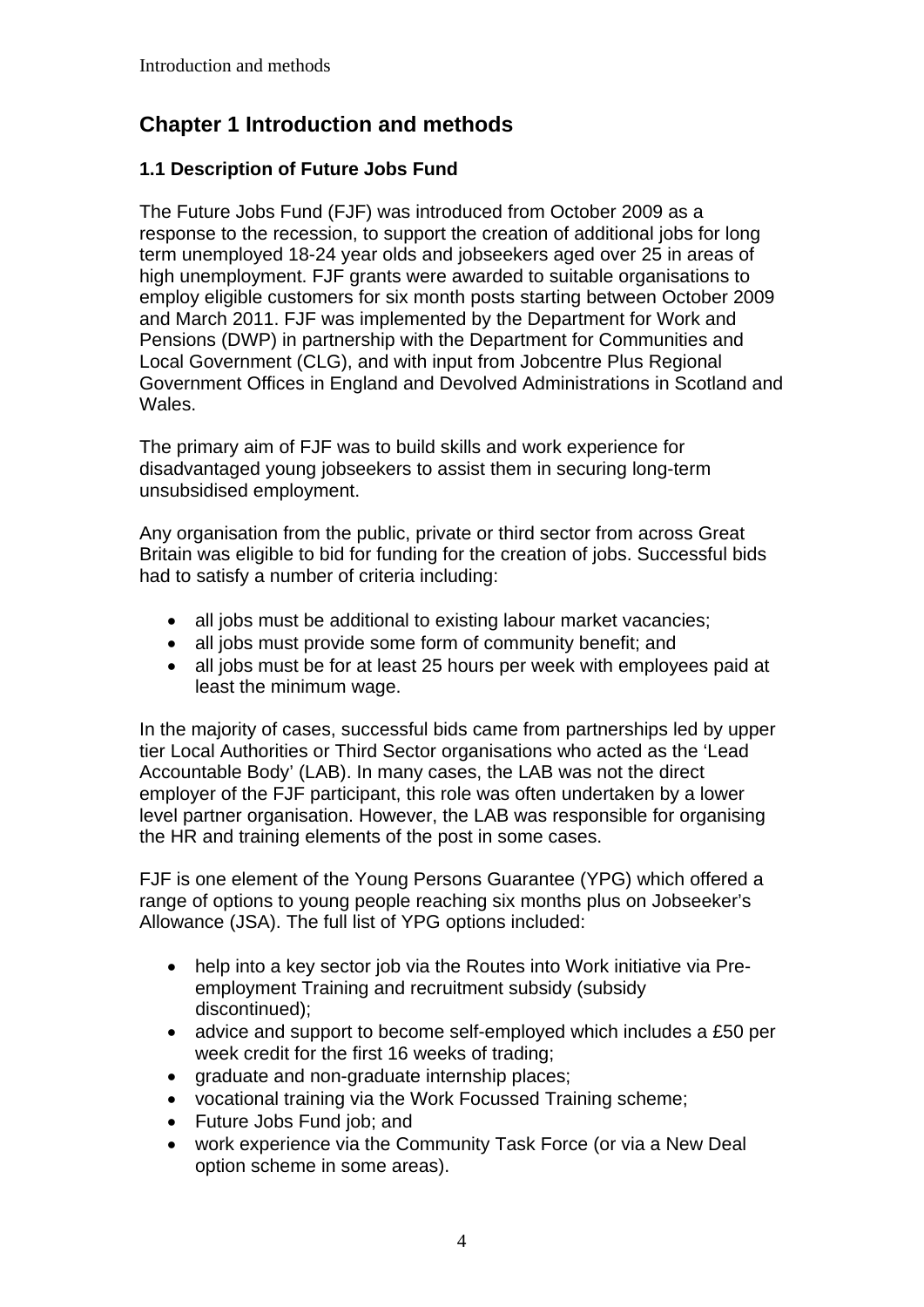The YPG became mandatory from 26<sup>th</sup> April 2010, from which point, long term 18-24 year old claimants must be in a job, training or work experience by ten months on JSA; if not, they are mandated to attend Community Task Force or a New Deal option to undertake 13 week work related activity.

Customers were referred to FJF posts via Jobcentre Plus advisers. Advisers informed those customers deemed suitable for FJF about the scheme and invited them to apply for a post with the FJF employer. The conditions of the FJF grant required employers to provide the following support to employees throughout the six month post:

- Directed job-search support;
- Access to regular supervision; and
- Access to training and certification opportunities wherever possible, for example NVQ courses.

#### **1.2 Aim of Customer research**

There were three over-arching aims of this research study:

- To gather customer feedback on their experiences of FJF:
- To understand the strengths and weakness of the delivery of the policy from customers viewpoint; and
- To gather lessons learnt to feed into future policies to support young people into employment.

These aims were broken down into the following research questions which were then used to develop the interview schedule:

- What is the customer feedback on the quality of supervision and support received from FJF employers?
- What is the customer feedback on the impact of FJF participation on building and improving work related skills?
- What is the customer feedback on the impact of FJF participation on confidence, aspirations, job readiness and other employability issues?
- How have FJF providers helped participants with their transition to the open labour market?
- What can DWP learn from FJF in terms of design of future policies aimed at helping young unemployed customers?

#### **1.3 Methodology**

The research was conducted using qualitative research methods. The research sample was selected from the records of participants who had recently completed their six month FJF post at the time of interview. Interviews were completed with 89 FJF participants from across the UK. All interviews were conducted by telephone, recorded and fully transcribed. The interviews took place between November 2010 and January 2011.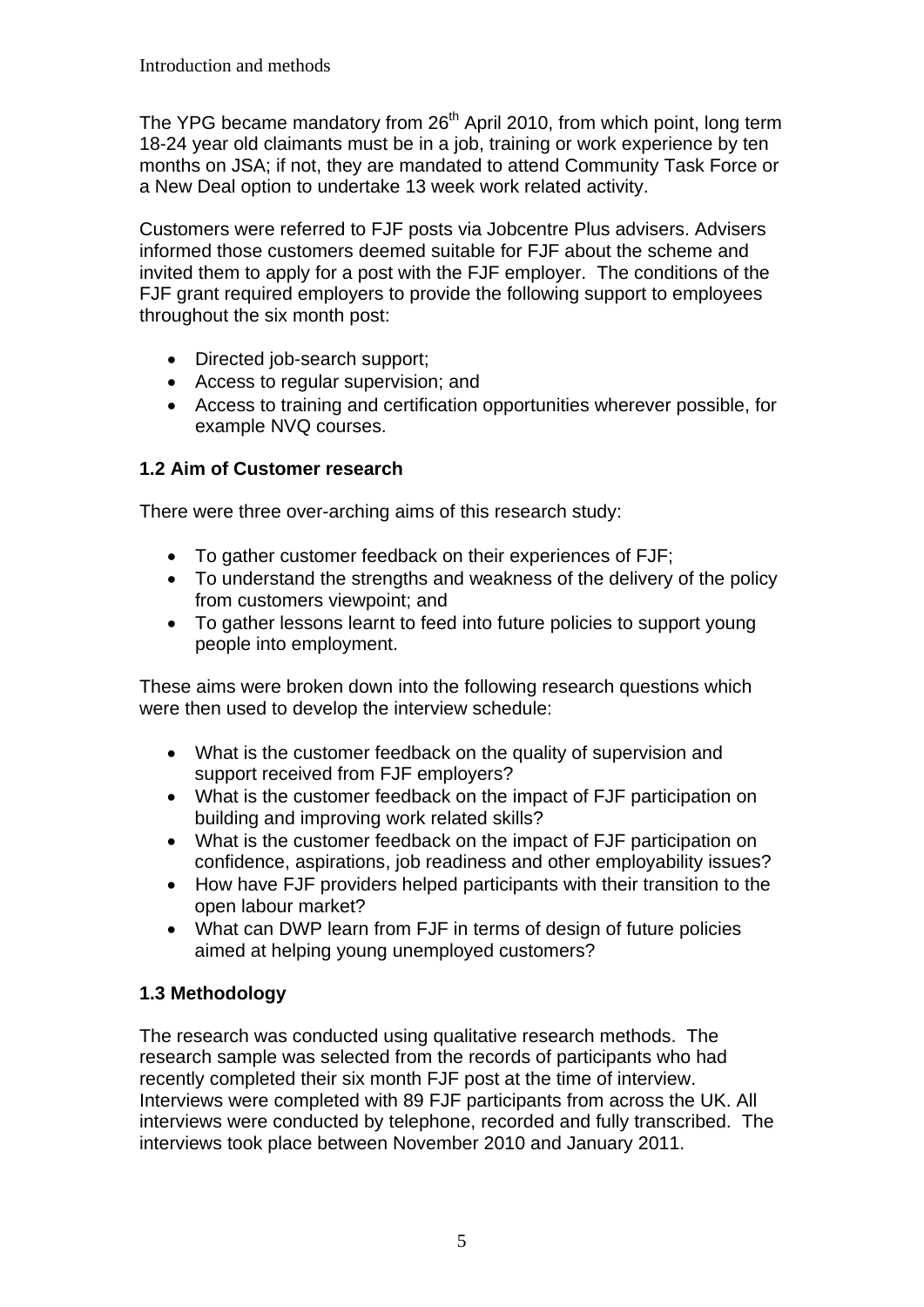Resource limitations meant that the researchers were unable to conduct face to face interviews with participants. This has had an impact on the level of detail gathered within the interviews. However, telephone interviews enabled a greater number of interviews to be achieved. Further details of the research methodology of this study can be found in Annexe A.

As a qualitative study this study can report on the range of views and experiences of participants and where evident distinctions can be made drawn between different sub-groups, such as between the over 25 group and younger customers. However, the size of the sample cannot provide any statistical conclusions on the prevalence of a particular view or experience within the total population of FJF participants.

In order to estimate the overall impact of FJF on long-term outcomes, a quantitative evaluation of FJF is scheduled by DWP for early 2012 which will aim to compare the benefit and employment data for FJF participants with a suitable comparison group who did not participate in the scheme.

#### **1.4 Selection of sample**

The research sample was selected from the population of individuals who were recorded to have started on FJF during March and February 2010 according to Department for Work and Pensions FJF payments database<sup>[1](#page-10-0)</sup>.

The sample was structured to include six key sub-groups listed in Table 1 below. Customers were randomly selected from each of the sub-groups. Each random sample was stratified by gender and Jobcentre Plus region to ensure the representation of these factors broadly mirrored the FJF population. This sampling frame enabled the research team to explore the experiences of participants from a range of backgrounds, including individuals who are likely to face a labour market disadvantage.

The research team made particular efforts to contact those customers from the disadvantaged sub-groups. However, there remained difficulties in achieving a large number of interviews from this group because of the lack of telephone numbers in some cases, or a lack of answers to phone calls despite numerous attempts.

In terms of ethnic minority representation, it was decided to focus on one ethnic minority sub-group of Black Caribbean/African rather than spread a relatively small number of interviews across a wide range of different ethnicities.

The following table summarises the representation of the six sub-groups within the original sample and the final 89 respondents. Sixty-four of the 89 respondents were in the under 25 year old group. Sixty-three of the respondents were male.

<span id="page-10-0"></span> $\overline{a}$  $<sup>1</sup>$  However, when interviewed, a small number of respondents stated they had started their post before</sup> or after this period.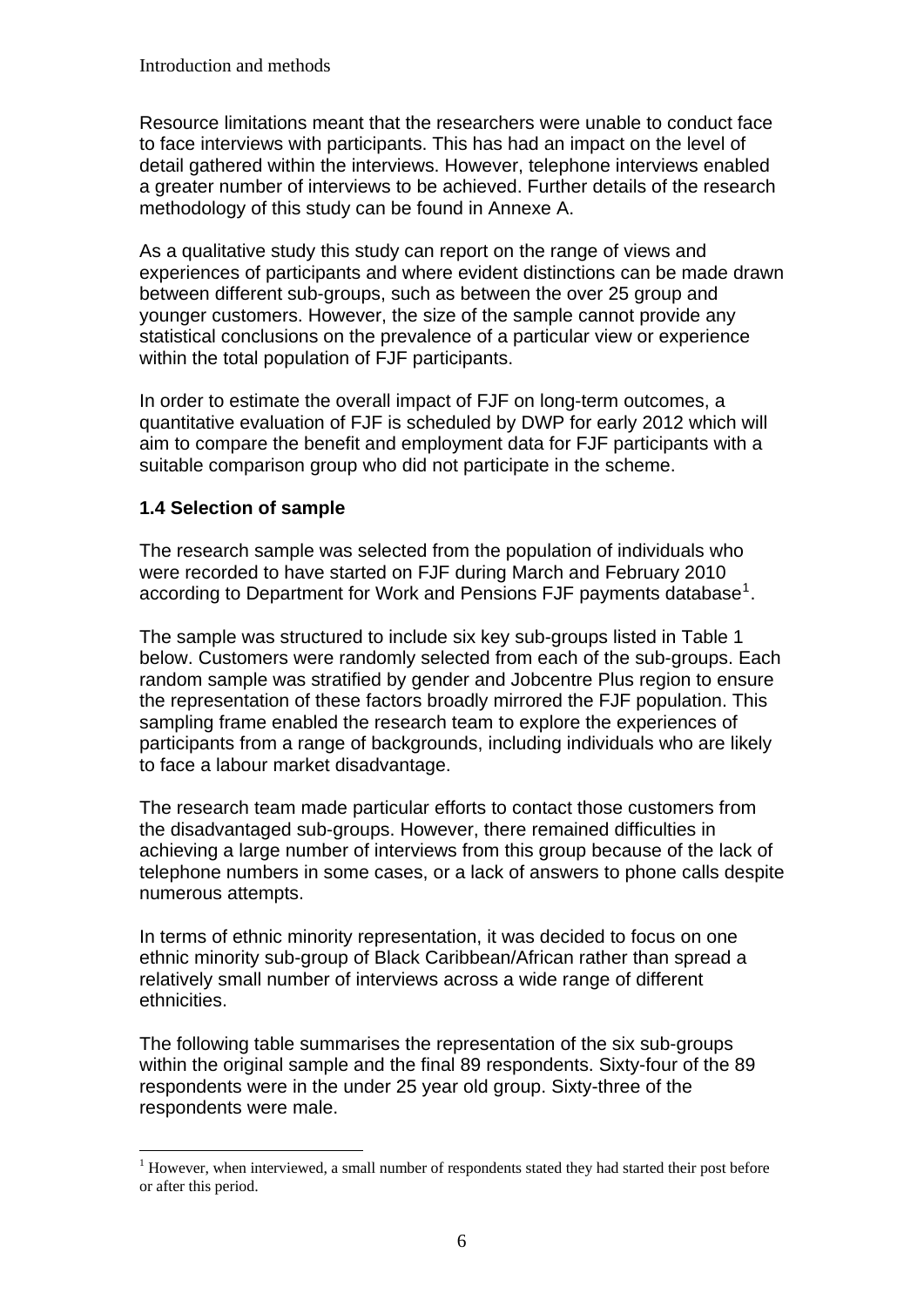#### **Table 1: Details of research sample**

| Sub-group                                | <b>Original sample</b> | <b>Final respondents</b> |
|------------------------------------------|------------------------|--------------------------|
| Under 25 years (no disadvantage marker)  | 700                    | 39                       |
| Over 25 year (no disadvantage marker)    | 200                    | 21                       |
|                                          |                        |                          |
| Disadvantaged groups <sup>2</sup> :      |                        |                          |
| Participants with disability marker      | 150                    | 9                        |
| Ex-offender or substance mis-user        | 118                    | $\overline{2}$           |
| No Fixed Abode marker                    | 61                     | $\overline{2}$           |
| <b>Black Caribbean/African ethnicity</b> | 150                    | 16                       |
|                                          |                        |                          |
| Disadvantage groups total                | 479                    | 29                       |
|                                          |                        |                          |
| <b>Grand total</b>                       | 1379                   | 89                       |

Participants from the different disadvantaged sub-groups will clearly experience different types of barriers within the labour market, have different experiences of FJF and will require different types of help and support to overcome these barriers. However, due to the limited number of respondents within each disadvantaged sub-group, responses were grouped together for the purposes of the sub-group analysis for all disadvantaged participants.

The authors acknowledge the risks of this approach given the heterogeneous mix of experiences and backgrounds with this brigaded group of customers. However, the combined group share a commonality in the likelihood of suffering some labour market disadvantage.

<span id="page-11-0"></span> $\overline{a}$ <sup>2</sup> Twenty-five of the disadvantaged respondents were in the under 25 year old group, including all of the Black Caribbean/African group.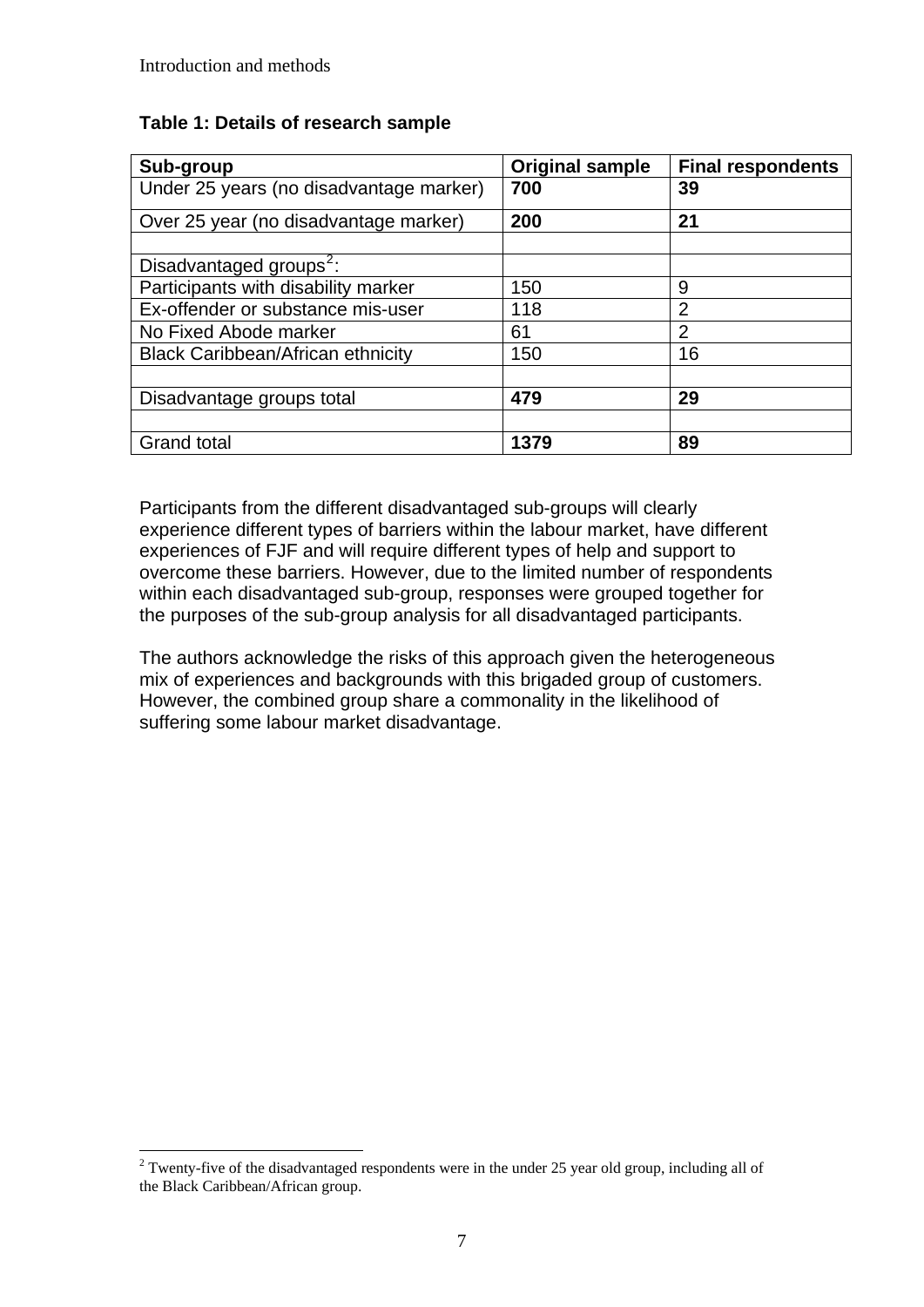# **Chapter 2 Background of respondents prior to starting FJF**

#### **2.1 Chapter summary**

In order to place the customer experience of FJF in context, respondents were asked a number of questions about their background. This chapter describes the previous work history of the respondents and their circumstances prior to starting on FJF, in terms of perceived job prospects and confidence about their future. In summary the findings were as follows:

- Most respondents had previous some previous work history, commonly in non-skilled or semi-skilled roles.
- Respondents reported experiencing a highly competitive and depressed labour market prior to FJF, with most reporting mid to low levels of confidence about their prospects.
- A number of respondents felt they would have not been able to get a job without FJF at that point.

#### **2.2 Previous work history and recent claim length**

Most, but not all, respondents had some work experience prior to their FJF post. The length and breadth of their previous work history varied greatly. Some respondents had very short spells in previous work or had voluntary work experience only such as charity retail or youth work. Others had experience of a wide range of jobs. The types of previous jobs were dominated by low skilled or semi-skilled jobs within the following sectors:

- Admin/call centres;
- Catering;
- Cleaning;
- Construction work;
- Factory work;
- Gardening work;
- Hairdressing/beauty;
- Retail; and
- Warehouse/security.

Qualification levels also varied across respondents from those with no qualifications to a small number who had degree level or equivalent qualifications.

Most respondents had been claiming benefits (mainly Jobseeker's Allowance with a few respondents claiming sickness benefits or Income Support) for up to 12 continuous months immediately prior to starting on FJF. However, some respondents' most recent claim was over 12 months in duration and in a small number this was over 24 months.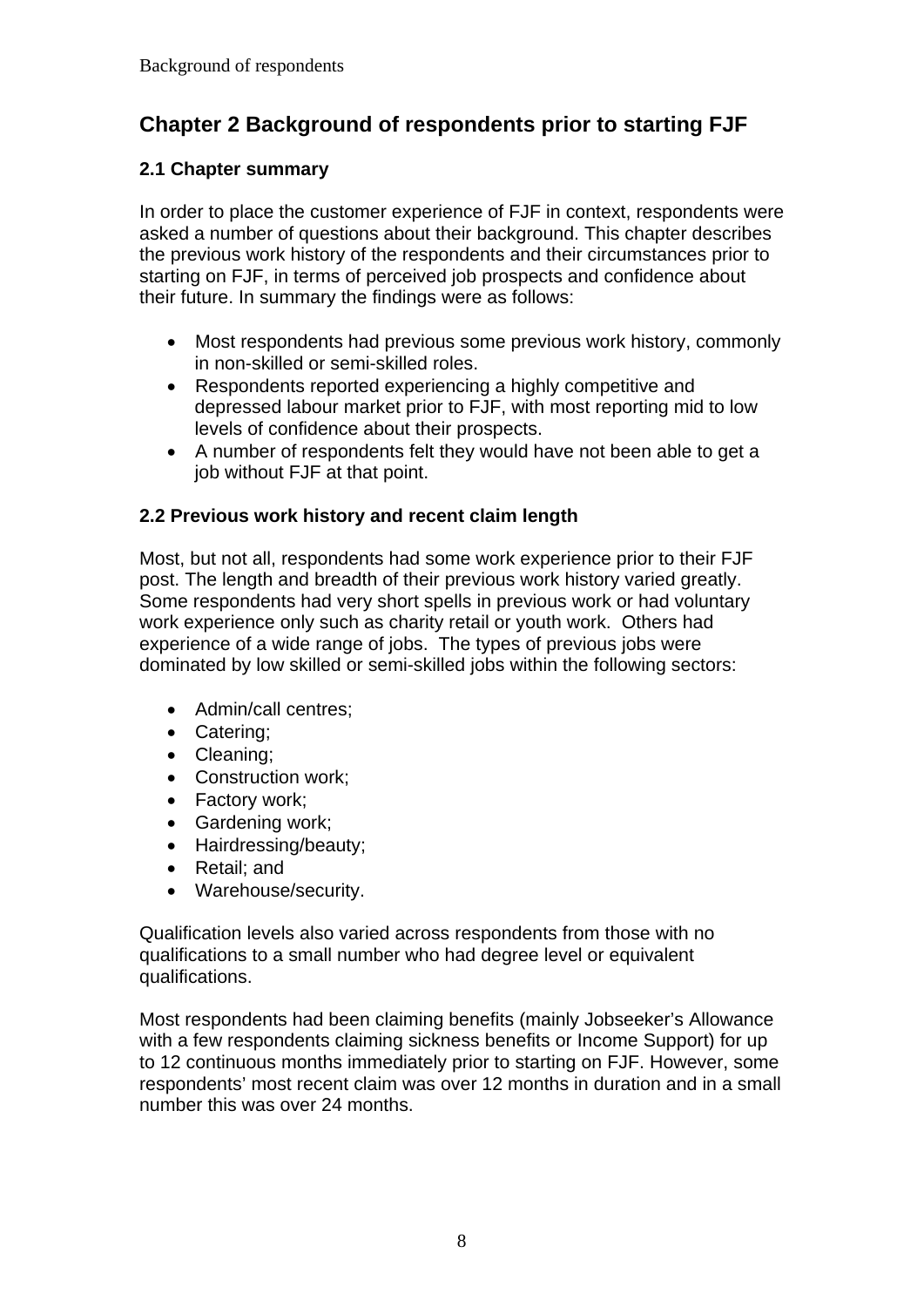#### **2.3 Views on job prospects in absence of FJF**

As would be expected, the majority of respondents reported that they were actively looking for work prior to starting on FJF and some were also involved in voluntary work. Respondents were asked about their perception of the labour market prior to starting on FJF. The predominant view was that there were a limited number of jobs available with a large numbers of job-seekers pursuing those vacancies.

*'There was so little to apply for in my area. I applied for as many as there were but none were getting back to me and I was getting pretty desperate about it'* 

(Male, aged 23)

This situation was exacerbated for those with little or no previous work experience:

*'To be honest it was pretty tough for me before this job. I had applied for jobs and even had a few interviews, but I could just tell they weren't really interested in me because I've got so little experience. The competition for jobs was just a nightmare. It was real low point when I applied for a job at (supermarket name) and even they didn't want me. It all got on top of me and in the end I was made bankrupt. It was a downward spiral for me to be honest.'* 

(Male, age 25)

Respondents were split fairly evenly in terms of whether they considered they would have got to a job without the FJF. Of those respondents who felt they would have got a job without the scheme, some explained that they would have got a job 'eventually' and that FJF had definitely speeded up the process of getting work. However, some were very adamant that they would not have secured a job without the scheme.

 *'No. no chance in hell. My main issue was a lack of experience. I wasn't getting anywhere because I've got so little experience. This has turned it around, I wouldn't have a got a job without this scheme.'* 

(Female, aged 23)

The pattern of responses were not split by age and work history, with many respondents with over a years work experience saying that they would not have obtained work without the scheme. However, respondents from the disadvantaged sub-groups and with lower qualifications tended to be more likely to state that they would not have been able to secure a job without the FJF scheme.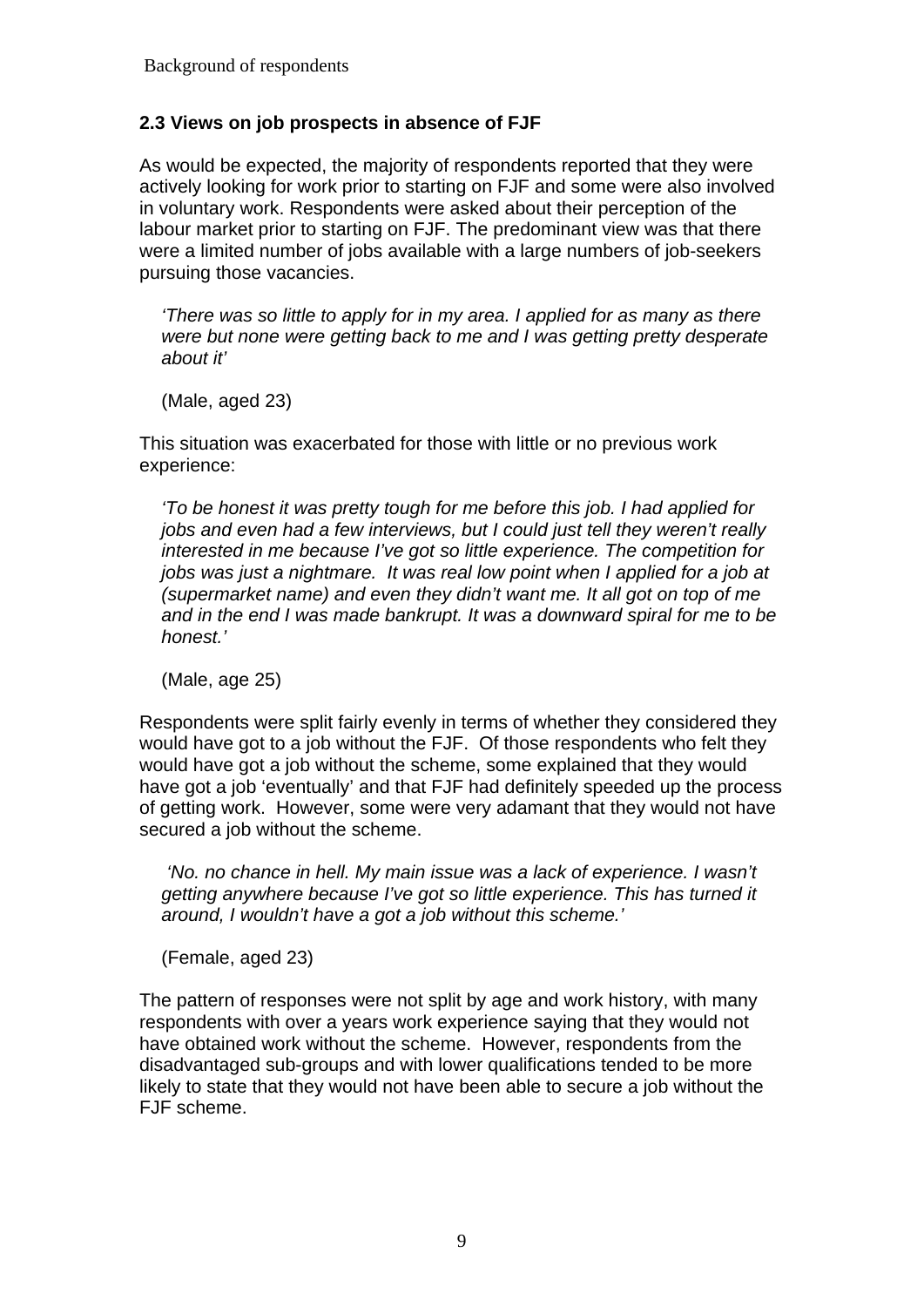#### **2.4 Confidence about future prior to FJF**

One aim of the research was to explore how FJF had impacted on participants' confidence about their long-term job and careers prospects. Respondents were asked to rate their confidence about getting a suitable job prior to starting on FJF on a scale of 1 to 5 (where 5 equalled 'very confident' and 1 equalled 'very unconfident'). This provided an indicative baseline to compare against post FJF. Responses varied, but most commonly respondents reported mid to low levels of confidence in getting a suitable job. Those who were more confident tended to be from the group who had high levels of previous qualifications and/or were doing voluntary work. The over 25s tended to report slightly lower levels of confidence than their younger counterparts. Some respondents had become less confident over time:

*'To be honest, when I started signing on, it (my confidence) was quite good really. But by the time I found out about FJF, I wasn't very confident at all. I was feeling pretty down at that point, because I just couldn't find anything that I could get. I was going for jobs and I wasn't really getting past the phone call stage.'*

(Male, aged 25)

Respondents who had worked prior to the FJF generally had higher levels of confidence, particularly those with a longer work history. Some respondents described the frustrating challenge of not being able to get work without existing work experience or losing faith through the accumulating number of unanswered job applications. Length of time on benefit was a factor affecting the confidence levels of some respondents who expressed the view that, even in a recession, a long spell on benefits can act as a deterrent to potential employers:

*'(I was) feeling a bit low. I was about four and half, five months, unemployed and I thought 'oh no, this isn't good'. Most employers I spoke to, it was like if you've been unemployed for more than 2 months, it really puts people off. I knew how to do a job; it's just the fact that I'd been unemployed for nearly 5 months. Almost half a year, which was quite embarrassing really. I know there was nothing out there, but it was still kind of embarrassing*.'

(Male, aged 18)

The disadvantaged and non-disadvantaged groups reported similar confidence levels, a number in both groups reported confidence levels of 2 and below.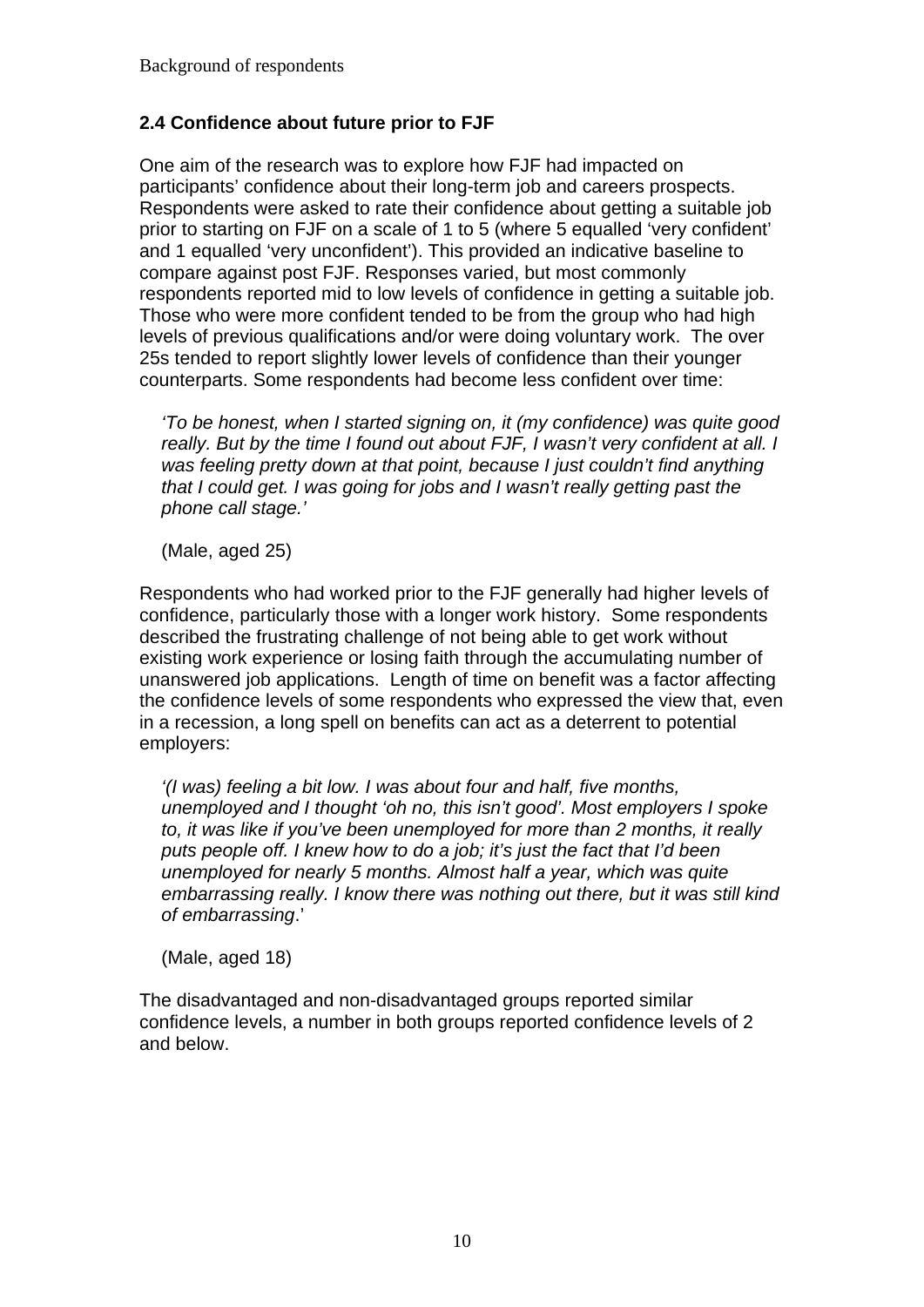# **Chapter 3 Details of FJF posts**

#### **3.1 Chapter summary**

It is assumed that the customer experience of FJF will be affected by the nature of each placement and the quantity and quality of supervision received. This chapter provides details of the FJF posts undertaken by the sample including how employees were recruited to the post, employer type, job description, community benefit aspect and supervision received.

In summary, the findings were as follows:

- Respondents had been employed in a very wide range of roles via FJF, including many with significant levels of responsibility, which was commonly welcomed by participants.
- On the whole, respondents reported high levels of quality of supervision although there were instances of poor supervision and organisation by the FJF employers.
- Generally, respondents reported that supervisors and managers were approachable and available to provide support whenever needed.

#### **3.2 Application process**

On the whole, respondents found the FJF job application process, which usually involved an application form followed by a face to face interview, relatively easy and straight-forward. In some cases, the process was shorter than that associated with non-subsidised jobs, for example, where Jobcentre Plus were able to organise interviews on-site within a short time of the original referral. Participants with a longer prior work history were more likely to find negotiating the process straightforward because of their previous experience.

*'(The) Jobcentre called me and told me I was eligible for future jobs fund because I had been on JSA for 6 months. I took the number of the employer off them and then phoned up X and arranged the interview. I went down had the interview and they phoned me the day later to say I had been successful and that I started the following Monday. Nice and smooth'* 

(Male, aged 20)

However, there were instances of a lack of clarity about whether posts were still open when the customer first enquired about the vacancy, which caused delays. In addition, there were occasional instances of a complex application process with mixed messages of what the applicant should do next in order to progress their interest.

Where respondents reported difficulty with the application process, a lack of experience with job applications or literacy problems were sometimes a factor:

*'(I found the process) quite hard because I can't read or write.. I felt quite awkward, because I couldn't do the forms. I had to go to the interview and if*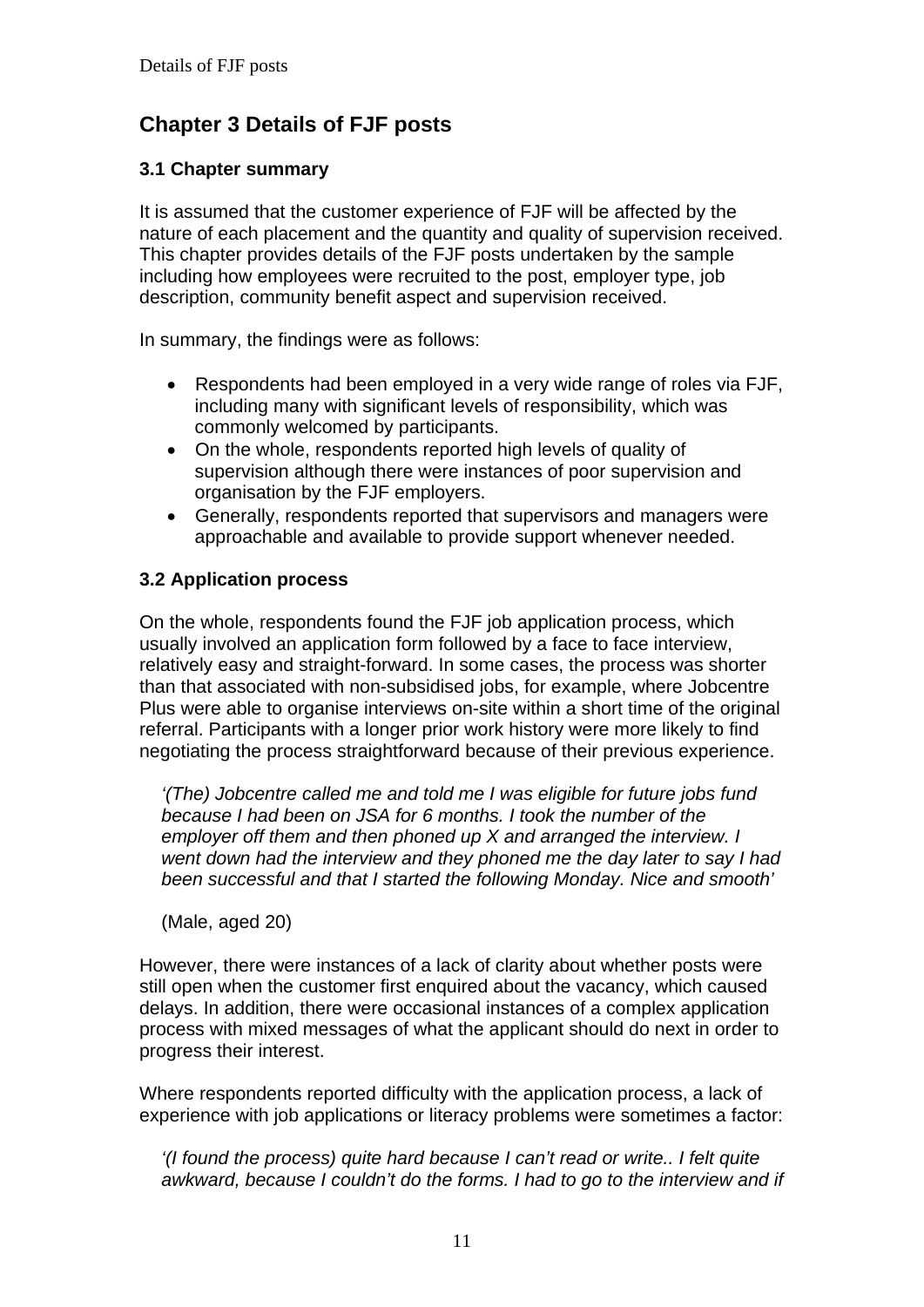*they ask me to fill something in and I can't do it….Jobcentre Plus was very supportive. They helped me with my reading and writing and basically everything they could to help me get the job.'* 

(Male, aged 19)

Participants were generally referred to FJF via their Jobcentre Plus adviser, although there were some examples where respondents' could not could accurately recall how they had been referred. Or, as the quote below illustrates, it was sometimes the case that the participant became aware of the FJF post through their own initiative. However, it is important to note that this was not a common route.

*'No they (JCP) actually didn't tell me, my next door neighbour is the manager of the x shop and she told me about it and helped me out a little bit. I went back to the Jobcentre to help me out with the paperwork.'* 

(Male, aged 24)

Most commonly, respondents reported that the FJF job was accurately described to them in the application process and that they were not surprised when they started the post. However, there were some instances where information about the post had caused confusion. For example, in one case the respondent had hoped to gain experience and training for using machinery in ground maintenance posts, but this did not materialise.

There were also examples of respondents who had relatively low expectations, but were surprised by the quality of the post, and said that it was better than described, both in the variety of tasks given and the responsibilities they were trusted with.

*'The job was pretty different from what they described to me at the Jobcentre. But actually it was better than I expected. I thought I would just be working on the computer by myself. But I got to do a lot of coaching, showing people how to use software and stuff like that.. That was a bonus for me.'* 

*(Male, Age 22)* 

#### **3.3 Nature of FJF employers**

The nature of FJF employers varied greatly across the respondents covering a wide range of areas of work including:

- Grounds and parks maintenance;
- Recycling;
- Construction;
- Advice organisations (e.g. housing advice, legal advice, help for refugees);
- Health and social care;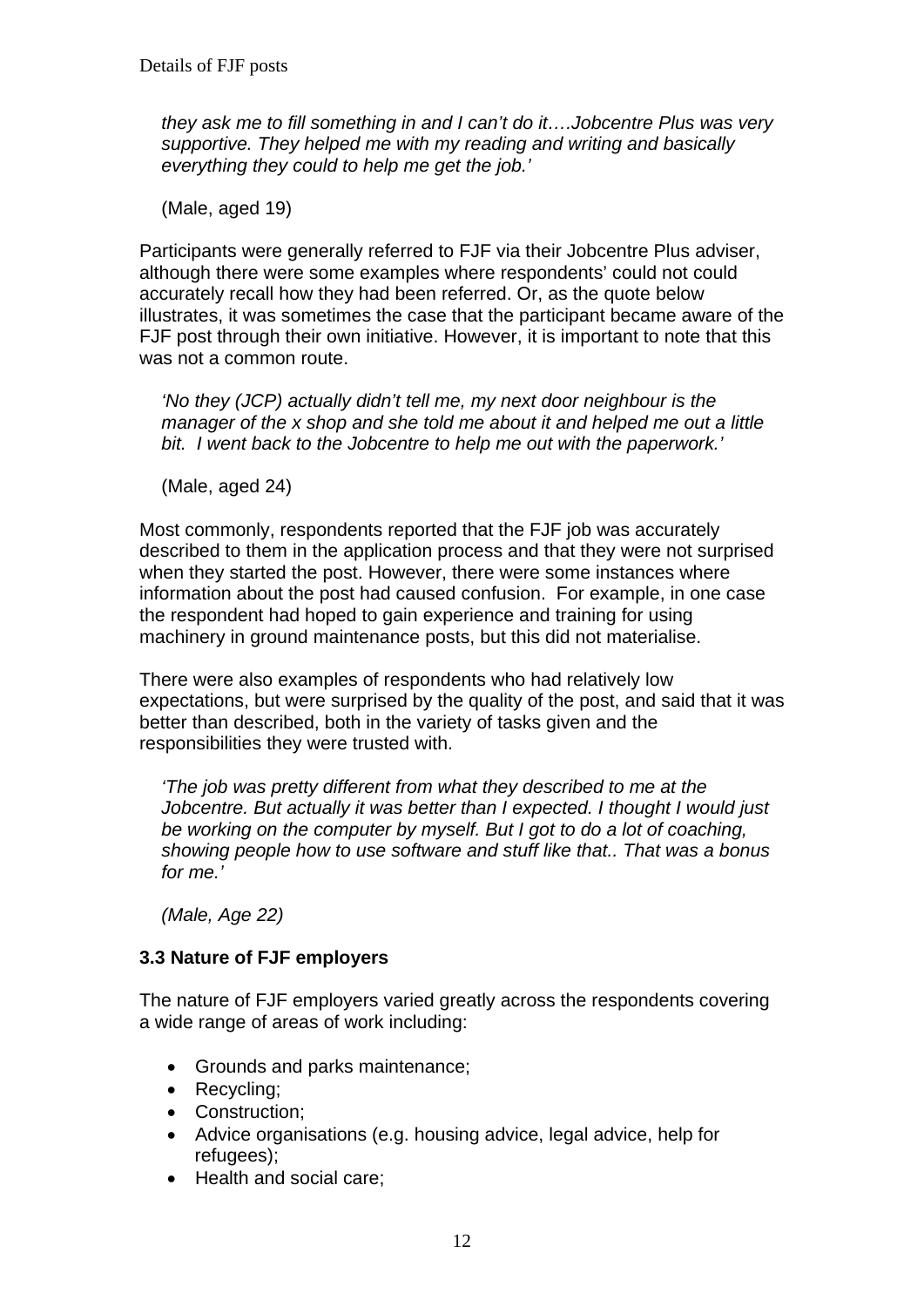- Drug and alcohol rehabilitation;
- Other community services (e.g. local authorities, crime reduction, out reach support work, community fire service);
- Childcare and youth work:
- Arts:
- Charity retail:
- Sports/leisure; and
- Business support services (e.g. marketing and IT support).

The nature of the FJF scheme meant that many employers were part of a consortium of organisations who had worked together as a partnership to bid for FJF funding. Hence, there were occasional instances where participants were confused by the management structure of their FJF employers, especially those who had used separate partners for human resource purposes or were engaged in complex partnership arrangements. In some cases, respondents were unclear about which organisation was their official employer and paying their wages and exactly who they should approach for help with any queries.

*'It was all very confusing. I was employed by X; at least I thought I was. But they didn't pay my wage. That was someone else but I didn't understand who was paying me and who I should talk to about my money. It just didn't make sense to me. I asked them to sort it but they kept giving me confusing information. They sorted it in the end, but I felt like I was passed from pillar to post.'* 

(Male, aged 20)

#### **3.4 Job Roles and responsibilities**

The job roles of participants varied widely across the sample reflecting the range of sectors described above. Typical roles were administrative, grounds maintenance and gardening, support and advice workers and sport coaching and youth work. Other examples included:

- construction worker;
- caretaker;
- marketing assistant;
- archaeology worker;
- nursery nurse;
- animal care worker;
- community fire officer;
- tour guide; and
- social care worker.

Participants described a wide range in the level of responsibility they were given in post. Commonly, respondents were given significant levels of responsibility, particularly those in advice and support roles or roles in coaching and teaching. In these cases, respondents found themselves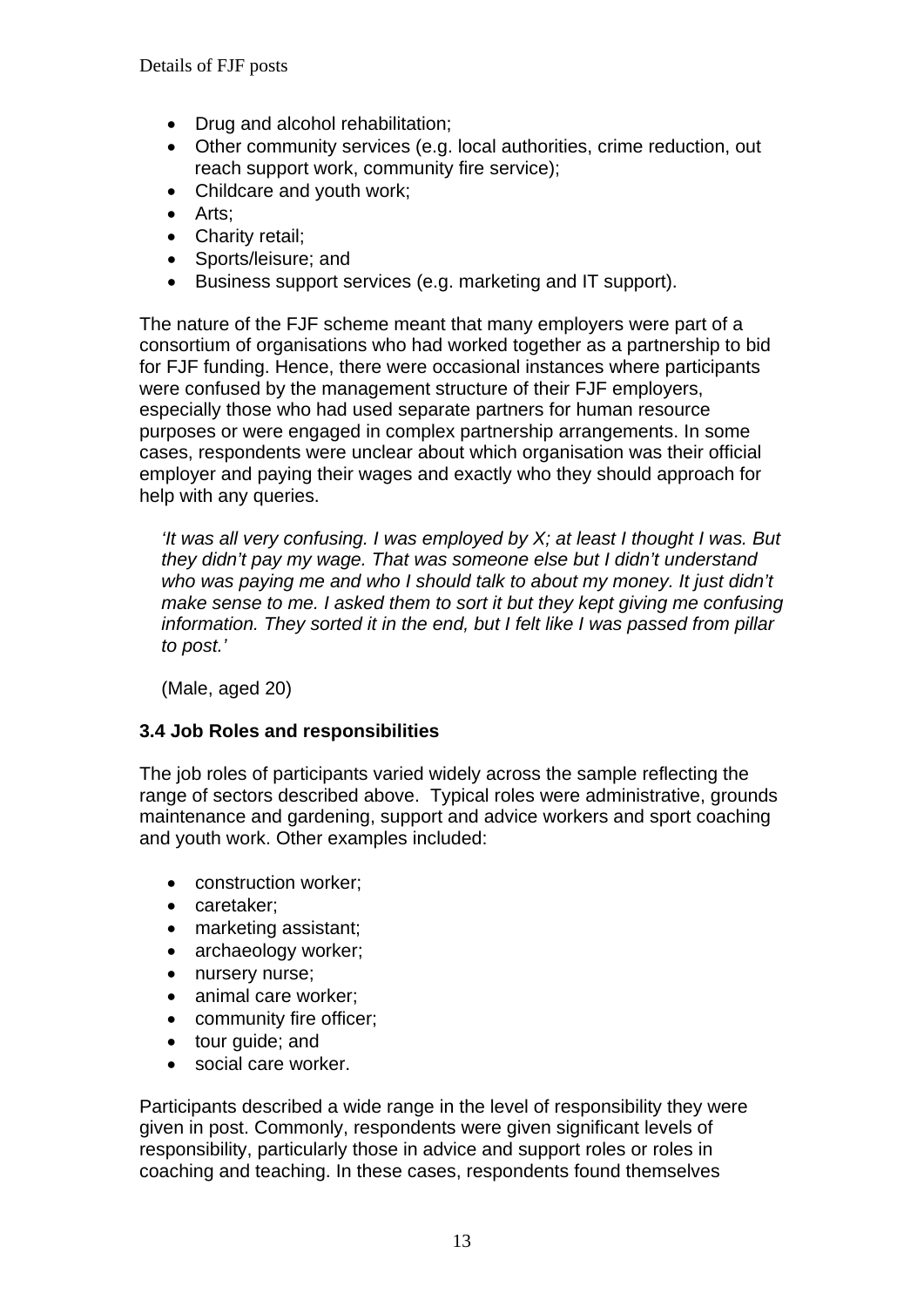providing one to one or group support in a wide range of areas, for example, sport activities, after-school clubs, youth activities, housing advice, conservation events, health promotion, substance misuse, skills training and welfare advice. Other jobs involving significant levels of responsibility were fire safety work, outreach first aid and maintenance of public facilities such as leisure centres. In the most part, respondents very much welcomed this level of responsibility and the opportunities it provided to develop their skills and build confidence. Respondents from a disadvantaged background were also represented within this group who were employed in posts with significant levels of responsibility.

There were occasional instances where participants felt that they been underemployed on their post. For example, one participant felt that the tasks allocated to him over the six months period could have been achieved in much shorter time-frame and the lack of organisation within the company had lead to poor performance against its business goals. In another case the overrecruitment of FJF employees had left the respondent with not enough work to do.

There were occasional instances were respondents complained of a lack of quality support and supervision, stating they had been overwhelmed by the responsibilities asked of them. In one isolated case, a respondent had been dismissed because of their refusal to take on further responsibilities without extra supervision. However, this experience was not commonplace and on the whole participants reported consistently high quality support and supervision (see section 3.6 below).

FJF bids stipulated that employees should work 25 hours per week and this was generally the case. However, there were some participants that had been working extra hours and this was welcomed by participants because of the extra opportunity to learn and earn more pay.

#### **3.5 The community benefit of FJF posts**

The FJF bid criteria stipulated that there had to be an element of community benefit to the jobs created, in order for employer organisations to secure funding. Respondents were asked if they felt their own job had proved to be of benefit the community. Their responses indicate that the community benefit aspect of FJF were strongly represented in this sample of posts; and employees had a good understanding of the role they played in helping their community, for example, via help and advice roles, environmental work and supporting public services. In addition, the majority of respondents commented positively on the job reward and satisfaction this aspect of their job provided.

In a few cases where respondents were employed in 'back room' roles, there was some uncertainty about their contribution to community benefit. However, this was not always the case: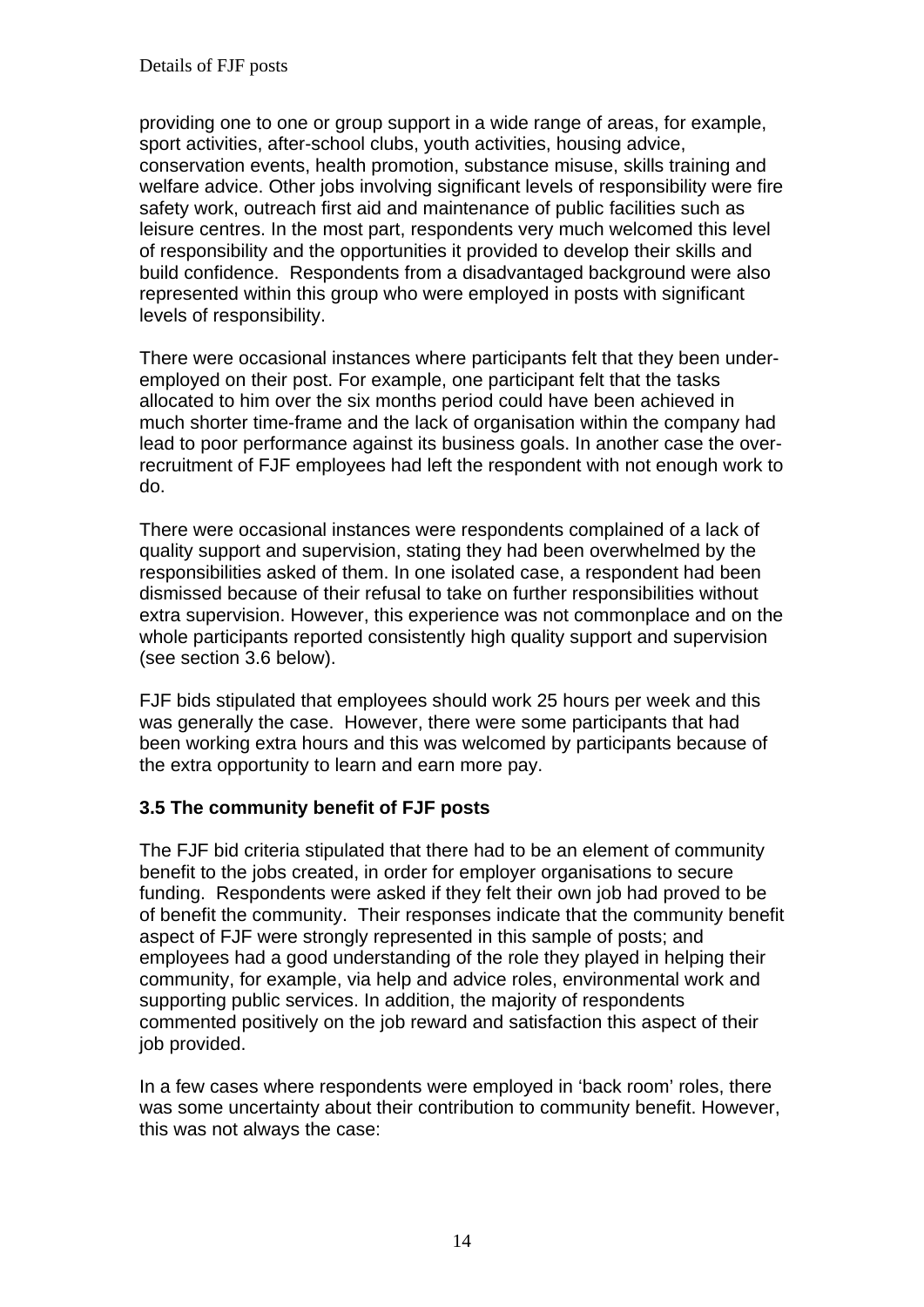*'The place I was working provides basic legal advice for people who can't afford it. I do think it was there was clear community benefit from my role. I worked in the background on administration side. But the organisation as a whole was making a difference, definitely.'* 

(Male, aged 22)

#### **3.6 Induction and supervision provided**

Respondents typically received an informal induction into their role. This tended to involve one to one sessions with their supervisor, learning from more experienced colleagues, distribution of procedural guidance and a stepwise increase in responsibilities over the first few weeks of their post. Less commonly, respondents received formal induction courses which took place on-site or another location organised by the LAB.

The informal approach was welcomed by many respondents, particularly where learning the role was more suitably covered by such an approach.

 *'It was very hands on I suppose, if there was anything I wasn't sure of I was shown how to do it, and then I'd be given a chance to do it myself under supervision by my boss, and once he could see that I was confident enough to do it then he was happy for me to go off and do it by myself or working alongside him'* 

(Male, aged 25)

The predominant view expressed by respondents was that the supervision in the first few weeks had been of high quality and participants felt well supported in learning their new role. An occasional negative view was expressed where the participant had been left to decipher their role and responsibilities alone or was given confusing messages about the job.

*'I had to go to (place name) for an induction about the company – and then*  we had to go to (place name) for an equal opportunities programme. But it *wasn't enjoyable at all. It was 8 hours talking about common knowledge but that was pretty much all the training I had. We weren't told much apart from being told what would happen if we didn't turn up. Other than that, nothing, I went my own personal way'* 

(Male, aged 22)

In terms of post-induction support, most participants were very satisfied with the quality and quantity of supervision received and felt that it was proportionate and relevant to their requirements. Many respondents had time set aside weekly, or daily, to talk to their supervisor about their work and discuss any problems. Some described the use of training reviews, where discussions took place between participant and supervisor regarding learning and development to date and how outstanding goals would be met. On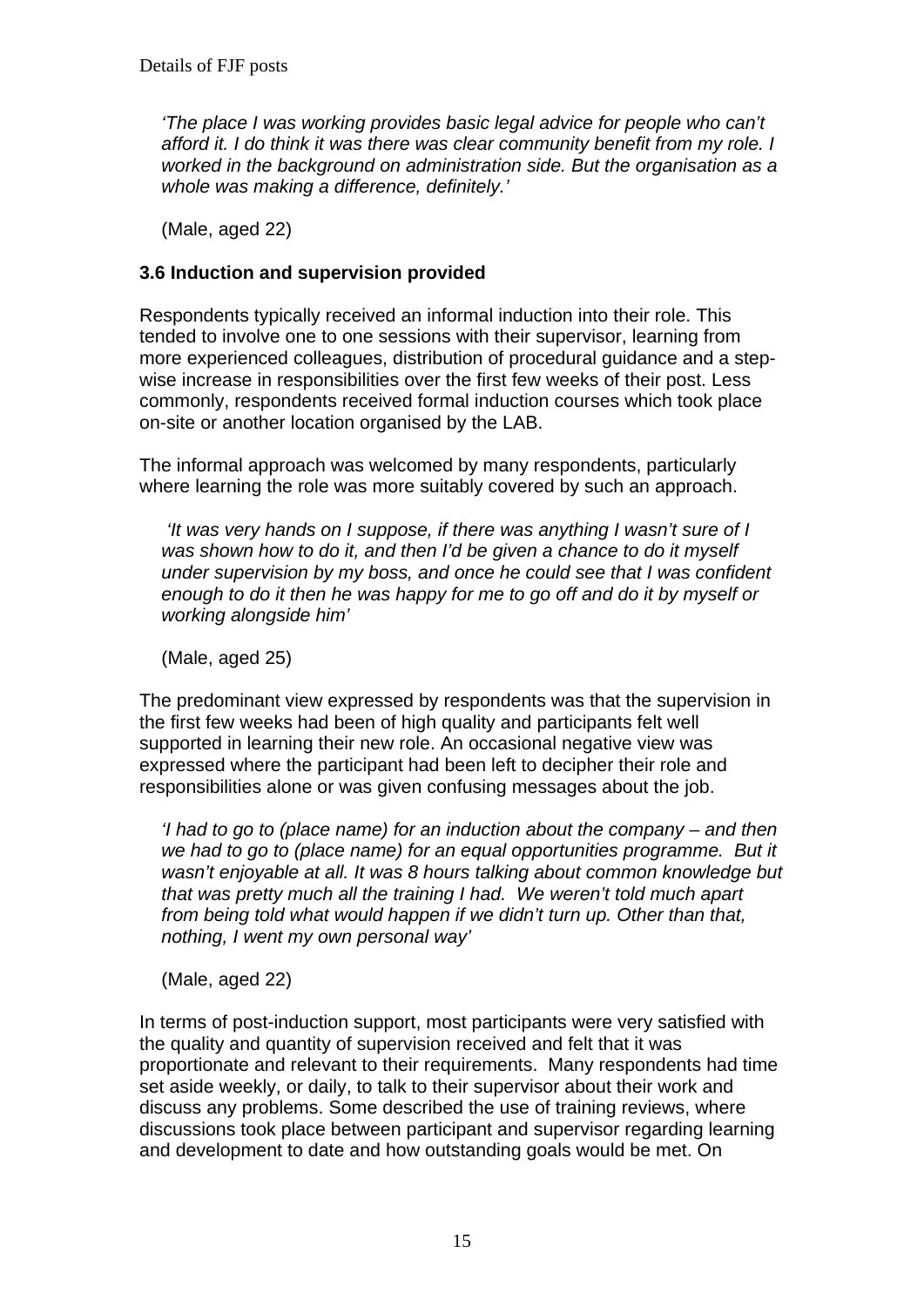occasion, participants remarked on the particularly positive relationship they had developed with their supervisor or line manager.

*'I was supervised by the head gardener. He showed me the ropes and helped me with everything really. He turned out to be a really great guy to be honest and he's a good mate of mine now. He let me work unsupervised. He could see I can be trusted. We got on great.'* 

(Male, aged 20)

There were occasional instances of dissatisfaction. When complaints did arise this was linked to a lack of supervision, confusion about who the employee should refer to with problems or the quality of supervision. For example, a sense that their work was not being recognised by management that, in turn, had led to a negative impact on motivation.

*'Nobody was being recognised, they didn't receive any recognition. It shouldn't be like that. If you get praised, that pushes you to work harder. You should have someone to give you the motivation. They should have motivated the people. It gets you down, it sort of feels like you're not doing anything, when you know that you are.'* 

(Female, aged 19)

A handful of respondents complained that the amount of supervision had diminished after the initial few weeks. For example, in one case the presence of a team leader became less common as the post progress causing frustration and confusion for employees. However, in other cases respondents welcomed the opportunity to work without close supervision as it reflected a level trust in the abilities of the participant.

Support was commonly available for participants to talk about non-work issues, in that, respondents felt they could approach supervisors about such problems whenever needed. But in this particular group, this type of support was rarely needed.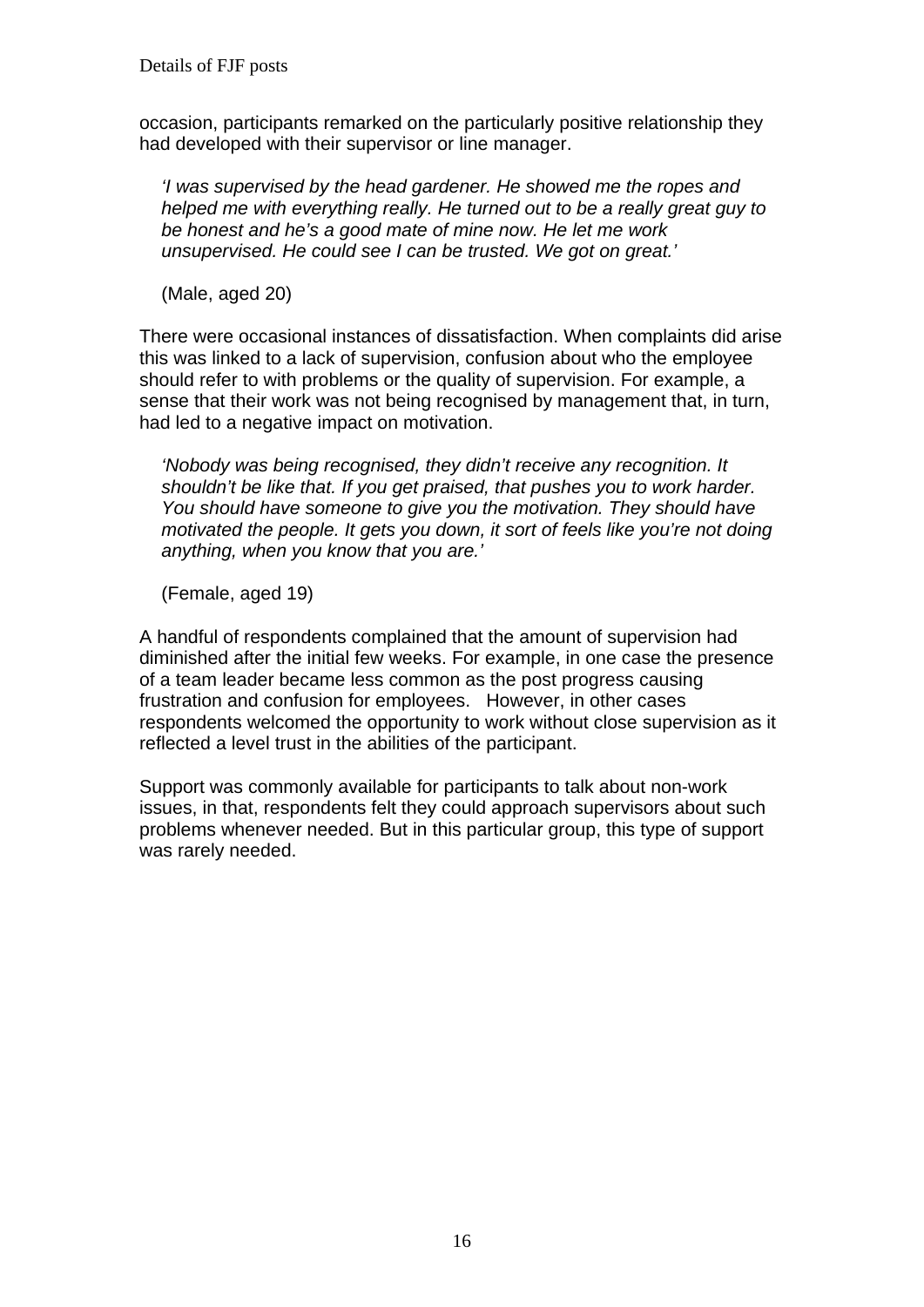# **Chapter 4 Skills and qualifications gained from Future Jobs Fund**

#### **4.1 Chapter summary**

The primary aim of the Future Jobs Fund scheme was to build skills and work experience for disadvantaged young jobseekers in order to help them secure sustained unsubsidised employment. This chapter summarises the skills and qualifications gained by the sample in this study and their views on the most valued gain from participation.

In summary, the findings were as follows:

- Almost all respondents reported an increase in their skills set as result of participation in FJF, although there was some variation in the breadth and depth of skills gathered.
- The most commonly mentioned skills gained were transferable skills such as interpersonal skills, customer service skills and IT skills.
- Respondents also gained specialist and technical skills; and formal qualifications and accreditations were obtained by some participants.
- The predominant view was that an increase in self-confidence and perceived sense of employability were the most useful benefits of the scheme.

#### **4.2 Increase in work skills and capabilities**

A key aim of the FJF scheme was to provide young and disadvantaged jobseekers with an increase in work-related skills. Almost without exception, respondents stated that their post had provided new skills and work-related capabilities. Transferable skills were the most common gain, for example, communication and people skills, IT skills and dealing with customers. There were also a range of other more specialist skills mentioned including:

- Health and safety knowledge;
- Administrative skills (e.g. dealing with phone queries, maintaining; databases, organising travel and meetings);
- Technical skills such as use of groundwork and construction equipment;
- Retail skills (stock control, till use, serving customers);
- Teaching and coaching skills:
- Dealing with the general public;
- Marketing skills (designing leaflets and posters); and
- Working with vulnerable adults and children.

Across a very wide range of different jobs, there were numerous examples of how the experiences of working within a team of colleagues and/or with customers had produced a real boost to respondents' work-related confidence. Participants described how they had enjoyed this aspect of the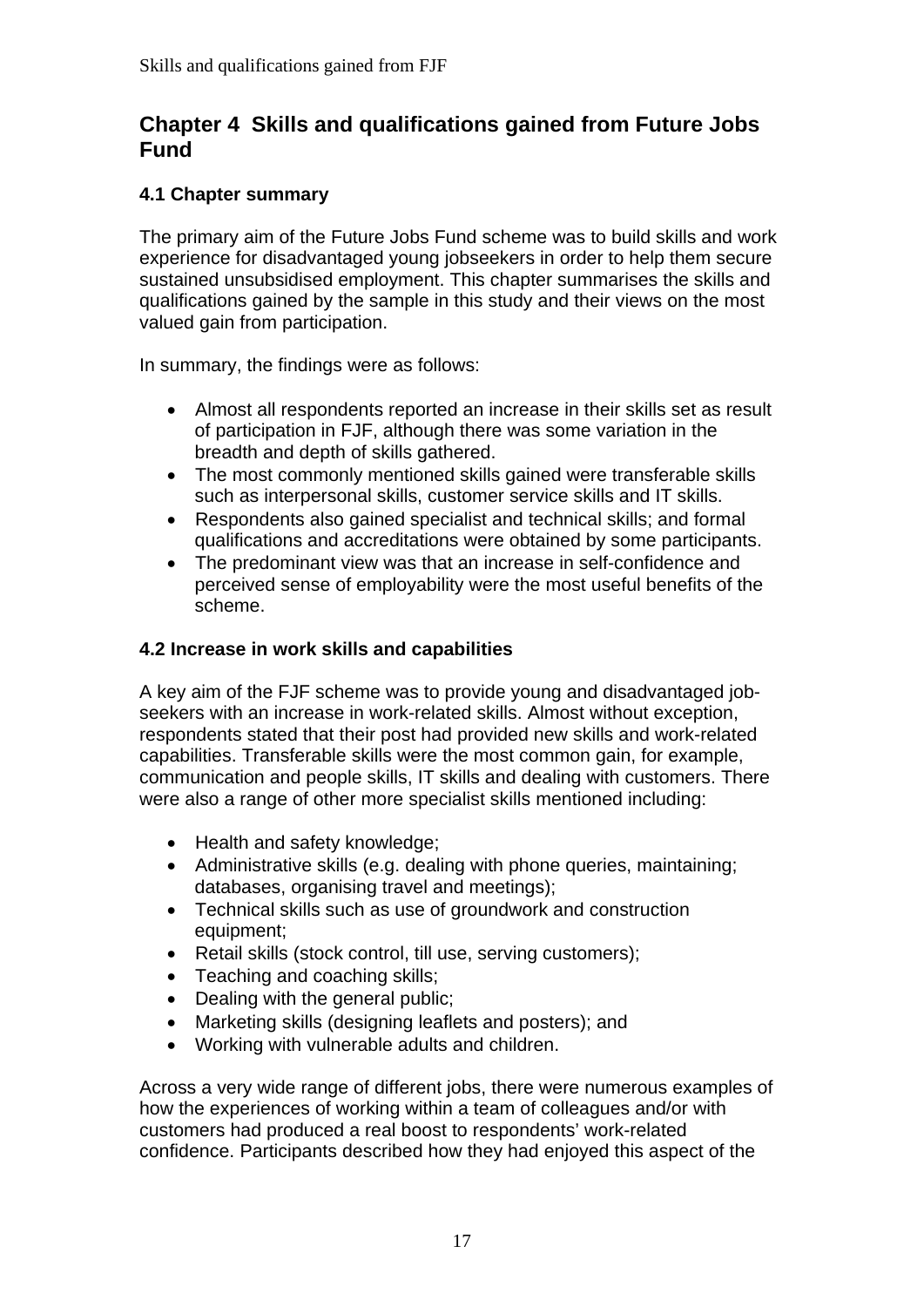job, such as, meeting new people and developing their interpersonal skills and professionalism in dealing with others.

*'Well basically my people skills really improved, I was talking to people on a daily basis. Now I feel that I can pretty much can talk to anyone face to face and help them solve their problems. That was one of the great plusses of the job, interacting with the public'* 

(Male, aged 22)

Some respondents specifically mentioned how their posts had given them a new confidence to deal with a challenging work-load, learning how to prioritise and multi-task which would be especially useful for future roles. This was particularly commonplace where they had not had experience of similar levels of responsibility in previous posts.

The breadth and depth of skills acquired by respondents seemed to be related to the quality of placement. In a handful of cases, respondents said their responsibilities had been too mundane or familiar to pick up new skills of any significance. However, this was not always received negatively; some stated that although their skills level had not increased they remained positive about their post because of the work-experience boost to their CV, an increase in confidence or because it had reinforced existing skills.

*'I had some of those skills under my belt in the past but I'd not really used them for a while. It was a chance for me to refresh them or maybe in other instances I hadn't quite been shown the correct method and this gave me a chance to understand how to do it absolutely correctly. That was a real bonus for me.'* 

(Male, aged 25)

Some participants had been able to pass on their existing skills to other colleagues in the organisation. For example, a respondent who had previous experience of databases and was able to pass this on within their marketing post. In general, similar skills were gained regardless of the customers' age. However, the younger respondents and those with lower qualifications levels were more likely to report gaining administrative and IT skills.

#### **4.3 Use of FJF skills in future**

Respondents were asked if the felt they were going to use the skills gathered during their FJF post in future jobs. A small number of respondents were unsure if would use these skills, either because they were undecided on the career path, or because the skills picked up were rather minimal or too specific to a particular role. However in general, respondents were confident that the skills and experience gathered would be used within future positions, especially the transferable skills described above and the more specialist skills that would help develop their chosen career such as sports coaching, gardening, conversation work, retail or administration. Again the theme of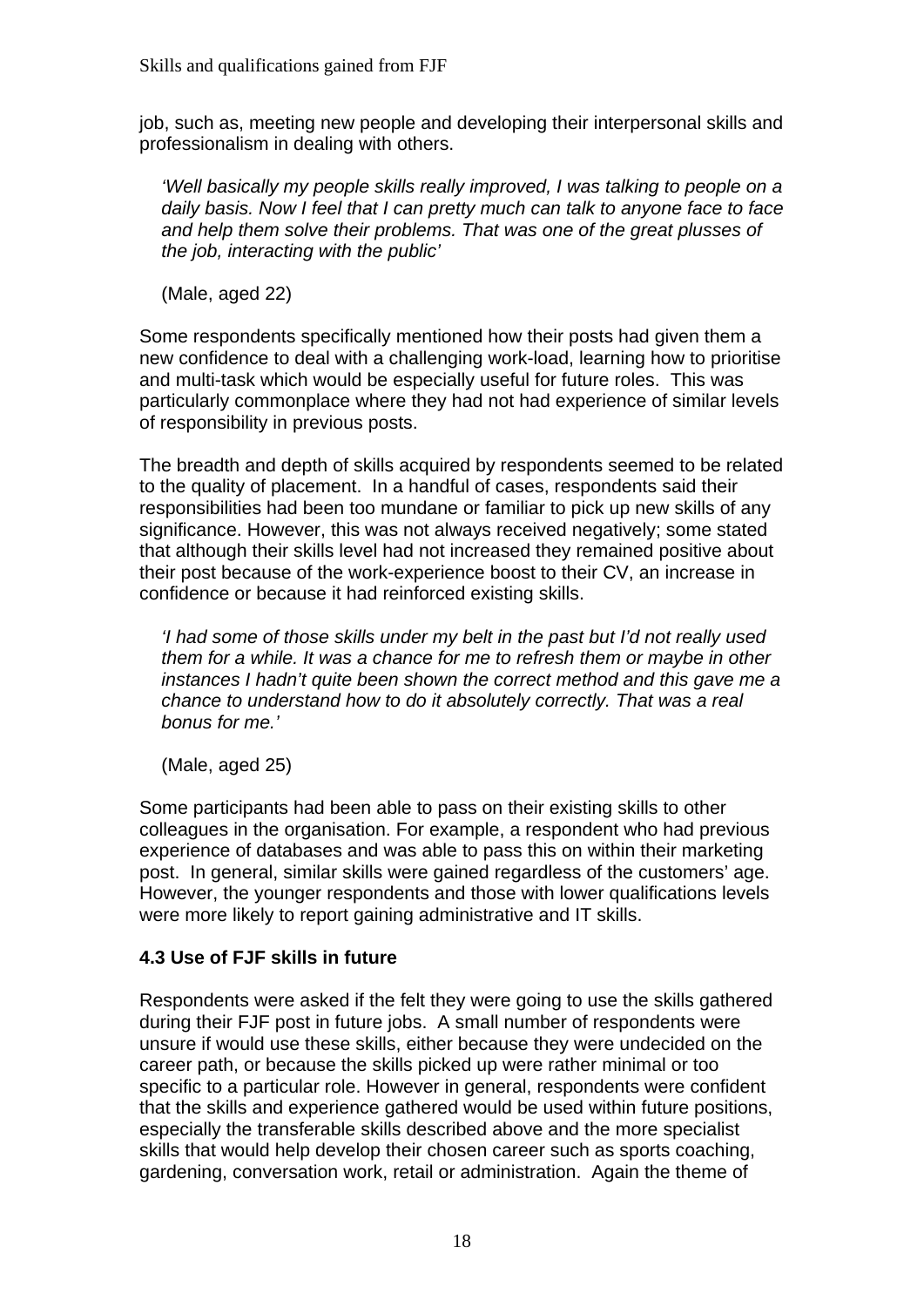increased confidence was common here, where respondents described how their experience had increased their confidence in using these skills in the future.

#### **4.4 Formal qualifications and certificates gathered**

FJF employers were encouraged to facilitate and arrange the acquisition of formal qualifications and certificates for participants. Many respondents had gathered qualifications in range of areas including:

- Health and safety
- First Aid
- Food hygiene
- Manual handling
- CSCS card (Construction Skills Certificate Scheme)
- Fork lift truck licence
- NVQs (e.g. administration, retail, working with children)
- City and Guilds in Basic Construction Skills (carpentry, plumbing, scaffolding, painting etc)
- Software and IT certificates e.g. Excel, Word and CLAIT (Computer Literacy and Information Technology)
- Use of machinery certificates (such as using strimmers, dumper truck, hedging equipment, use of chainsaws)
- People skills certificates (such as working with children, working with vulnerable adults, diversity and equality training, activity leader)

Responses reflected a wide range of experiences from those participants who acquired no qualifications to those who completed their post with a range of certificates and qualifications. Some respondents reported that the qualifications gained would not have been available from the local college and therefore represented a significant shift in their prospects. Other respondents knew they had obtained certificates, but could not remember the details. Occasionally, the certificate received was simply a written confirmation they had completed the six month post.

Occasionally, respondents expressed frustration where promises of qualifications were not followed through:

*'Someone did come in once and said they would get me on various courses for some certificates, but nothing came of it. It was offered by not followed through in my case.'* 

(Male, aged 23)

The number of formal qualifications gathered was not related to previous qualification level or age.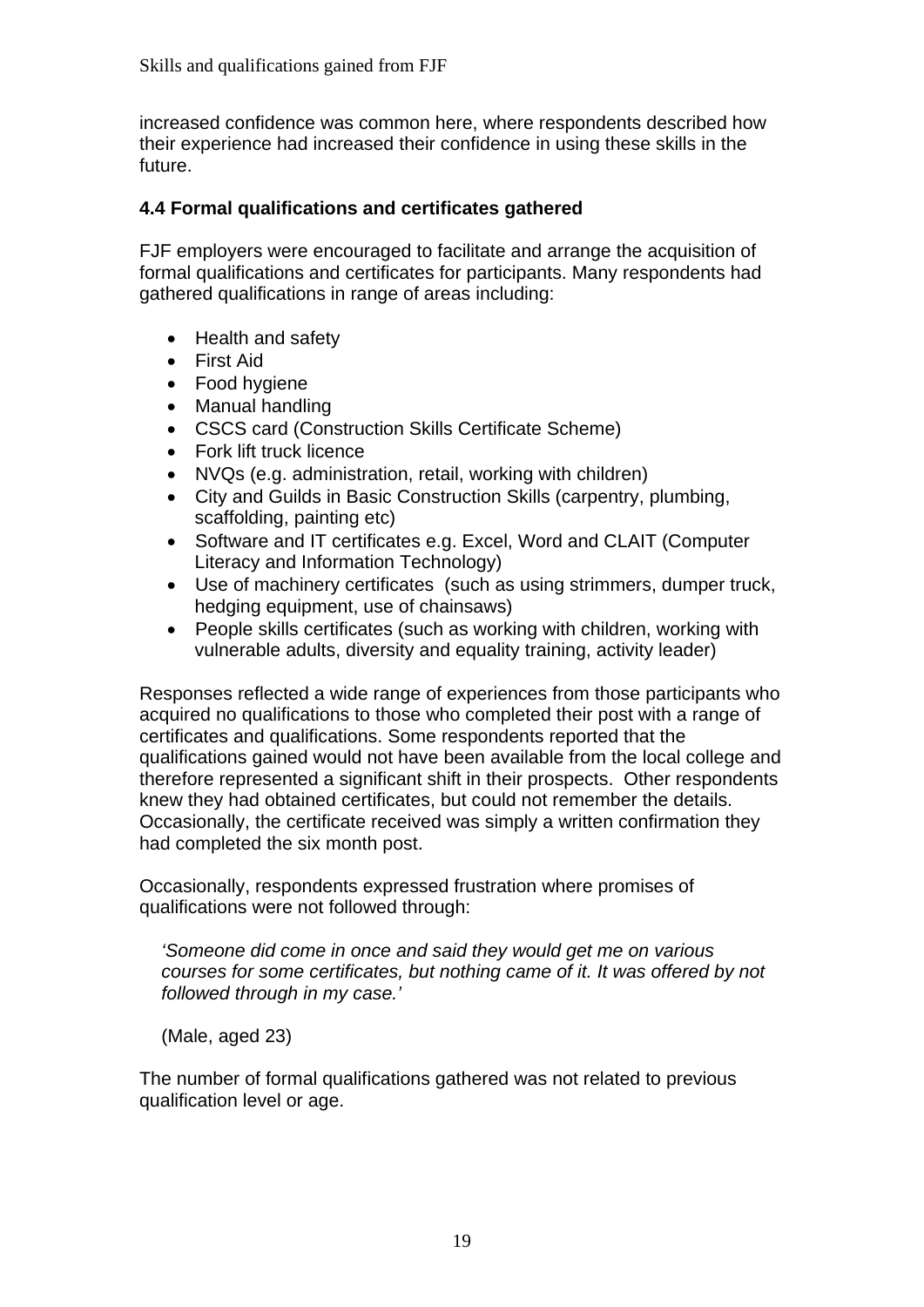#### **4.5 Other skills or qualifications requirements**

Respondents were asked if there were any other skills or qualifications they would have wanted to acquire from the post. A request for more skills was rarely mentioned, but some participants expressed an interest in more certificates and qualifications to solidify or develop the skills they had developed.

NVQs and other certificates were requested including those in administration, housing advice, sports coaching, counselling, first aid and use of machinery (such as forklift truck licence and use of chainsaws). Software certificates were also mentioned such as higher level Word or Excel certificates.

There were instances of participants being kept on by their FJF employer who were pleased to be able to continue with their studies towards certification. Another respondent was continuing with his studies after the post concluded as the providers had arranged for the course to continue. However, at the time of the interview the arrangements for continued study were uncertain.

There was no pattern between previous qualification level and the desire for extra qualifications. Although respondents with high qualifications tended to be more interested in administrative and IT certificates compared to those from a lower qualification background who had a tendency to cite technical certificates. Those with the longest previous work history were least likely to want further skills from their post

Occasionally, the quality of the delivery of NVQ tutoring support was reported to be patchy and some individuals were unsure how to progress their studies. This was exacerbated in one case where the participant struggled with the distance learning arrangements. However, more commonly, respondents reported satisfaction with the distance learning approach and the support provided by tutors.

#### **4.6 Most valued benefit from FJF**

Respondents most commonly reported an increase in their self confidence and acquisition of work experience, with the subsequent impacts on their employability, as the most important gain from FJF. This was mentioned more often than formal qualifications or training. Other commonly mentioned benefits were the acquisition of people skills and having experience of responsibility at work. The benefit of experiencing a work routine was another key theme and provided some examples of significant change in attitude:

'*I'd say (the most important gain) is getting back into work again and getting used to a work pattern. It got me out of the house and hanging around with people. I genuinely want to carry on working now. So that's a real change*.'

(Male, aged 23)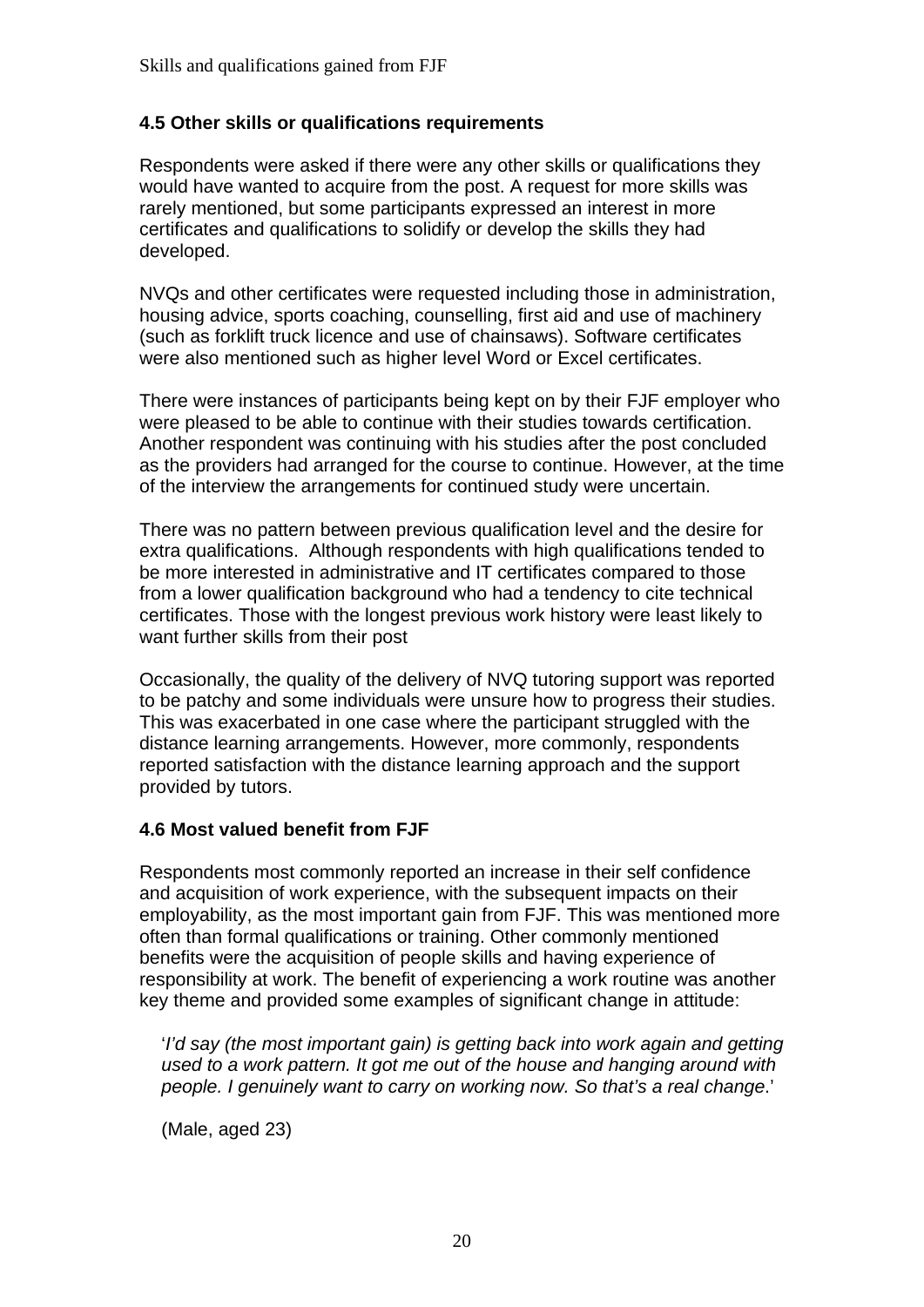Even some of the respondents who had a significant employment history cited having a work routine as the most important aspect of the FJF post. Recognition from employers was also cited by some as the most important benefit which could produce a substantial change in levels of self-belief:

*'Trust in my determination (was the most important gain). Self belief, the belief from my employer that I am able to succeed in what they teach me.'* 

(Male, aged 22)

The length of post was an important factor for some individuals in providing opportunities to challenge their limitations and build up their confidence over the six month period. For example, retail workers who were given the chance to run the shop at later points in the post, or activity leaders who were given sole responsibility for leading groups after working with colleagues for some time.

There were some differences on this issue according to the background of participants. Participants with a lower qualification background were more likely to cite technical skills, health and safety skills, improving English and work routine, as the most important things gained from FJF. Participants with high qualifications were more focused on the work experience, communication skills and employer recognition of their worth.

In general, disadvantaged respondents reported similar gains to participants with no disadvantage. However, there were specific gains for this group such as improved English or help with rehabilitation from drug use.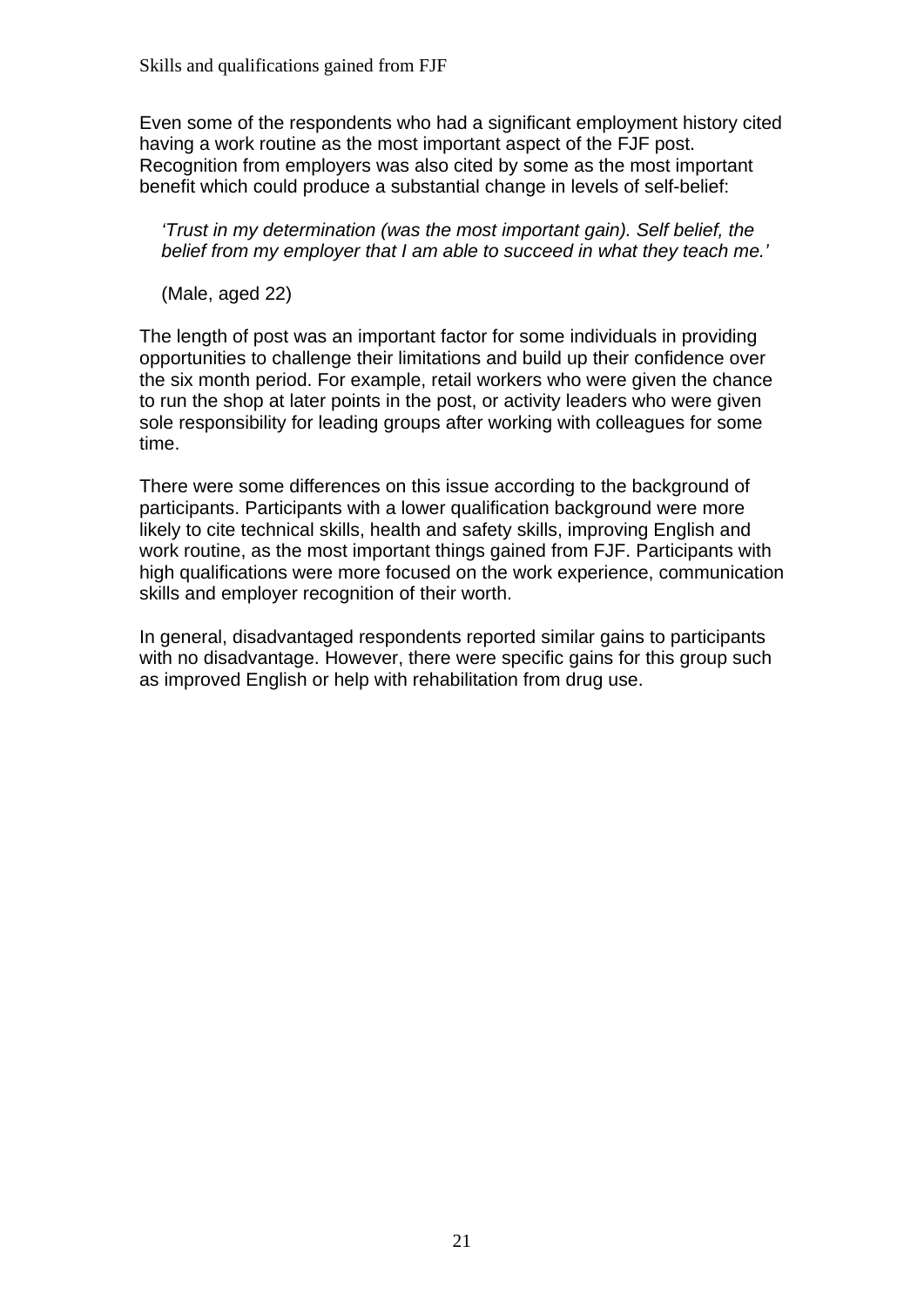# **Chapter 5 Transition to the Open Labour market**

#### **5.1 Chapter summary**

A key to the success of a job creation scheme is what happens to participants after the subsidised post has concluded. This chapter describes the help FJF employers provided to respondents to aid their transition into the open labour market, levels of satisfaction with that help and current progress with this transition. It also describes the impact FJF has had aspirations and confidence and suggested improvements for the scheme from participants.

In summary, the findings were as follows:

- Respondents had received varying levels of job search support, during their FJF post. Some received a comprehensive package of support and others received limited or no job search support.
- Dissatisfaction with the level of job-search was uncommon and the level of job-search received did not present as a factor in terms of those who had secured an unsubsidised job post FJF.
- A number of the participants had secured non-subsidised employment at the time of the interviews and a handful had been kept on by their FJF employer via an extension to the FJF grant.
- Many respondents reported changes to their long-term aspirations in terms of aiming higher than previously, considering new options and having the self-belief to pursue their goals.

### **5.2 Help with Job-search from FJF employers**

One of the conditions of the FJF grant to employers was a commitment by employers to provide structured job-search support to the FJF employees. In some cases this was organised by the consortium lead (LAB) rather than the frontline employer.

The range of the job search support provided by employers included help with CV writing, application forms, and interview practice. Some employers also provided general job search advice, circulated notification of external and internal vacancies, and allowed time for FJF employees to conduct webbased job searches.

Many participants reported receiving help with three or four elements from this list, whilst some received the whole package and others reported receiving no job search support at all. The most commonly mentioned job search support was help with CVs, closely by followed by help with application forms. Help with interview techniques was provided in some cases and was thought to be particularly useful by those participants with limited previous work history.

Within the group who had received very limited or no support, some reported that the employer had planned to provide job search support but failed to 'get round to it' or provided patchy help at the end of the post. On occasion participants declined the offer of job-search support because they felt too busy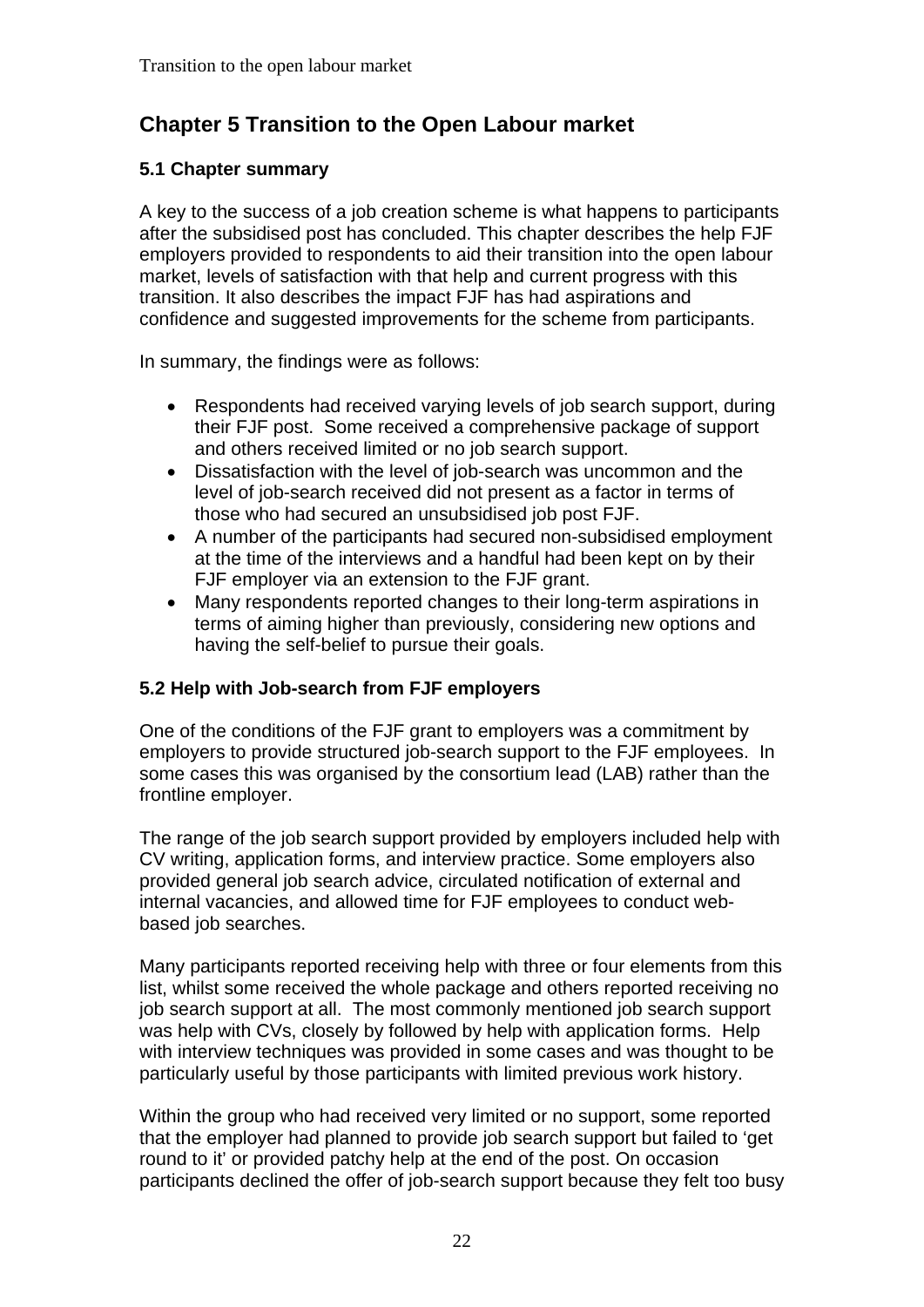'concentrating on the job itself' or because they were unwilling to travel offsite.

Some respondents reported that their employers had not provided job-search support because of a stated hope of retaining participants beyond the six month post. In most instances, the participants concerned were not kept on.

*'No (there was no job search help). Theoretically, whilst I was in the post, there was half the chance it could be made permanent. But, because the (company name) had recent cut backs it didn't happen. That is why they didn't help to look for other jobs. I wasn't aware that they were supposed to help me look for jobs. I would have liked to have the help because it would have helped.'* 

(Male, aged 48)

A number of participants who had not received job search support were unaware of the help they should have been offered:

*'No I wasn't aware and I don't think they were either. There was a lot of different people communicating with the people who worked there, so if they if they didn't do something useful I don't think it was their fault. There was a lot of mixed messages at that time.'* 

(Male, aged 20)

Some participants had access to a 'job club' style session where participants were sent to another location (often on a Friday) for a third party to provide the job-search support. The popularity of such an arrangement varied between participants. Some respondents were reluctant to attend every week either because of a reluctance to travel or because they felt the most useful help had been covered in the first few sessions*.*

There was a range of experiences as to whether time had been set aside for job search whilst on post. Some respondents said that a day or five hours were allocated each week to job-search. In other cases the allocation was less than five hours or nothing. Within this group many said that they had done regular job search activities in their own time during the six month post.

#### **5.3 Satisfaction with job-search support**

Reported satisfaction with the job-search support received was relatively high amongst the respondents interviewed. Some, but not all, of the group who had received little or no job-search expressed some dissatisfaction with the lack of help. In some cases this dissatisfaction was linked to mixed messages and false promises concerning an extension of their post. Some respondents who received no or limited help, were unconcerned because of their own commitment to regular self-directed job-search. Another was not concerned because the employer extended their post and in a different case the respondent felt the provision of contacts was more helpful: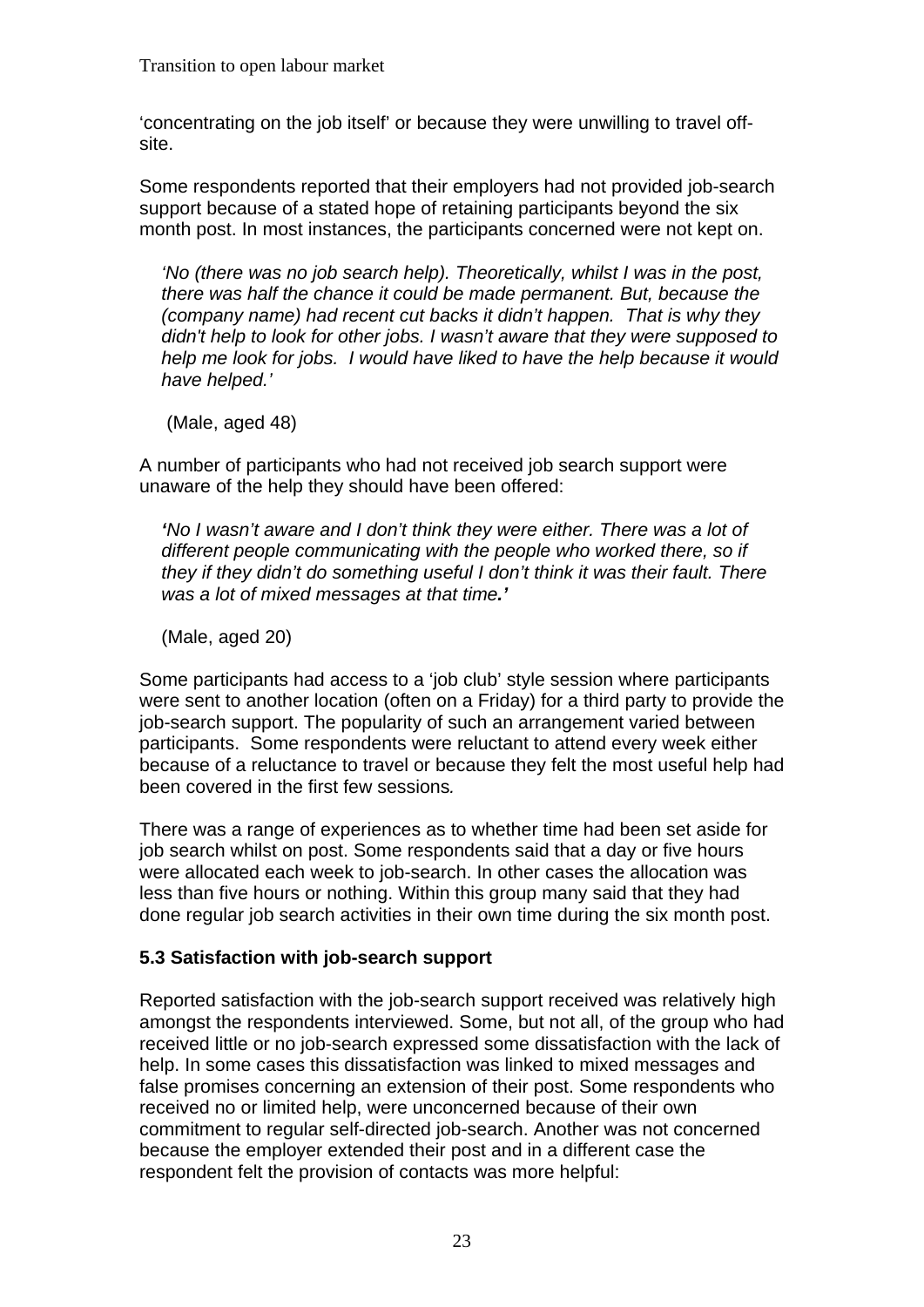*'No (they didn't provided job search help), but they did give me a few contacts. There were always contacts within the council, who knew about contracts, so it was 'do you want to give these guys a call and see if they're hiring'. They didn't help with any applications forms or to develop a CV. But they said you can add us to your references, we'll give you a good reference, we like you and all that. I made a few friends on the council which is good, something to go back to maybe if I can.'* 

(Male, aged 19)

However, other participants felt they would have benefited from more help where job search support was limited:

 *'I didn't know they were supposed to help find another job. I think that would have been really helpful for me. I would like some help with that. I knew really early on that I would need to get another job. I was looking but it would have been better if they could help me. Interview practice, that kind of thing.'* 

(Male, aged 25)

#### **5.4 Impact of FJF on confidence in future**

As previously described, respondents were asked to rate their level of confidence in their job prospects at the point just before they started on FJF. They were also asked to give a rating for immediately after they had completed the FJF post. Comparisons were made between the before and after scores to provide a view of how FJF had impacted on their long-term confidence. Most commonly, respondents reported a positive change in their confidence levels and felt better equipped to find a suitable job after their six month post for a variety of reasons including an increased skills-set; improved self-belief in their abilities; better looking CV and renewed commitment to the benefits of working:

*'Definitely, yes, more confident. I'm confident about getting a job now. Before this, I was in despair, to be honest. I was frustrated about the difficulty in getting work. Now I've got a foot in the door and more of a chance and I've found I really like working.'* 

(Female, aged 25)

However, not all respondents reported an increase in their career confidence after completing their FJF post. Some reported no change in their confidence levels and others reported a decrease. A decrease in confidence was sometimes related to respondents' experience post FJF, for example where numerous applications had received no positive outcomes; or knowledge of their peers' lack of job-search success; or a thwarted request for more help to secure the most appropriate training to take their career forward. But the most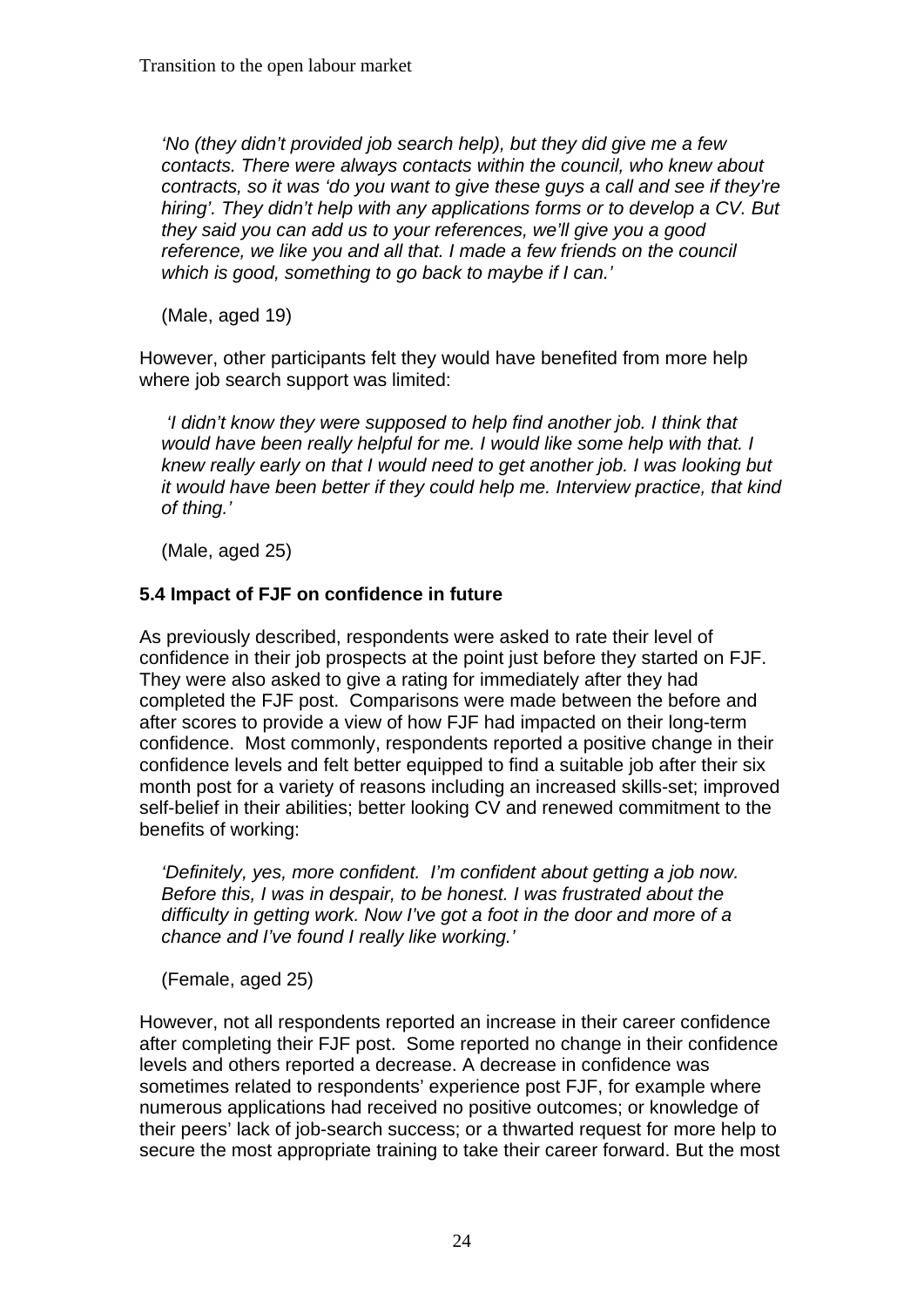commonly expressed reason for a decrease or no change in confidence was the lack of change in the depressed labour market.

*'Yes, I think after the six months, you're like back to square one. Your confidence has been built up. You're getting up early, you're going to work, and you're coming home. You're getting back to normal life and all of a sudden it just finishes. You've got one more week left and then you're back to square one again. If the person's not strong enough, not strong enough mentally, they can go back to a situation where they were six months ago. The FJF was good, it was positive, but there wasn't all that change. There's still no jobs out there. It brings you up and then it brings you back down after the 6 months.'* 

(Male, aged 25)

There was some difference in the response to the question of confidence change by customer background. Disadvantaged customers and those with longer previous benefit claims were more likely to cite a large increase in confidence, whereas 25 plus respondents were somewhat more likely to state they had experienced a smaller positive change. This difference can be linked to the differences in distance from the labour market between these two groups.

#### **5.5 Current employment status of participants**

Most respondents were interviewed between two and four months after completing their post with the majority of interviews taking place within three months of completing their post. At the time of interview, a number of participants had secured work $3$ . The working group tended to have more over 25 customers with a longer previous work history and higher qualification level. There was a slighter greater representation of disadvantaged customers in the non-working group.

The types of the jobs taken up by the working group covered a wide range of areas, but were dominated by low skilled or semi-skilled jobs such as:

• Cleaner:

 $\overline{a}$ 

- Bricklayer;
- Call centre:
- Receptionist:
- Caretaker; and
- Extended subsidised post with FJF employer

Many respondents in the working group felt sure that the FJF post had played a vital role in getting their job because of the boost to their CV, their skills set

<span id="page-29-0"></span> $3$  There was a potential bias towards customers out of work in the final sample as we conducted interviews between on weekdays between 9am and 7pm, hence excluding those who were working during those times.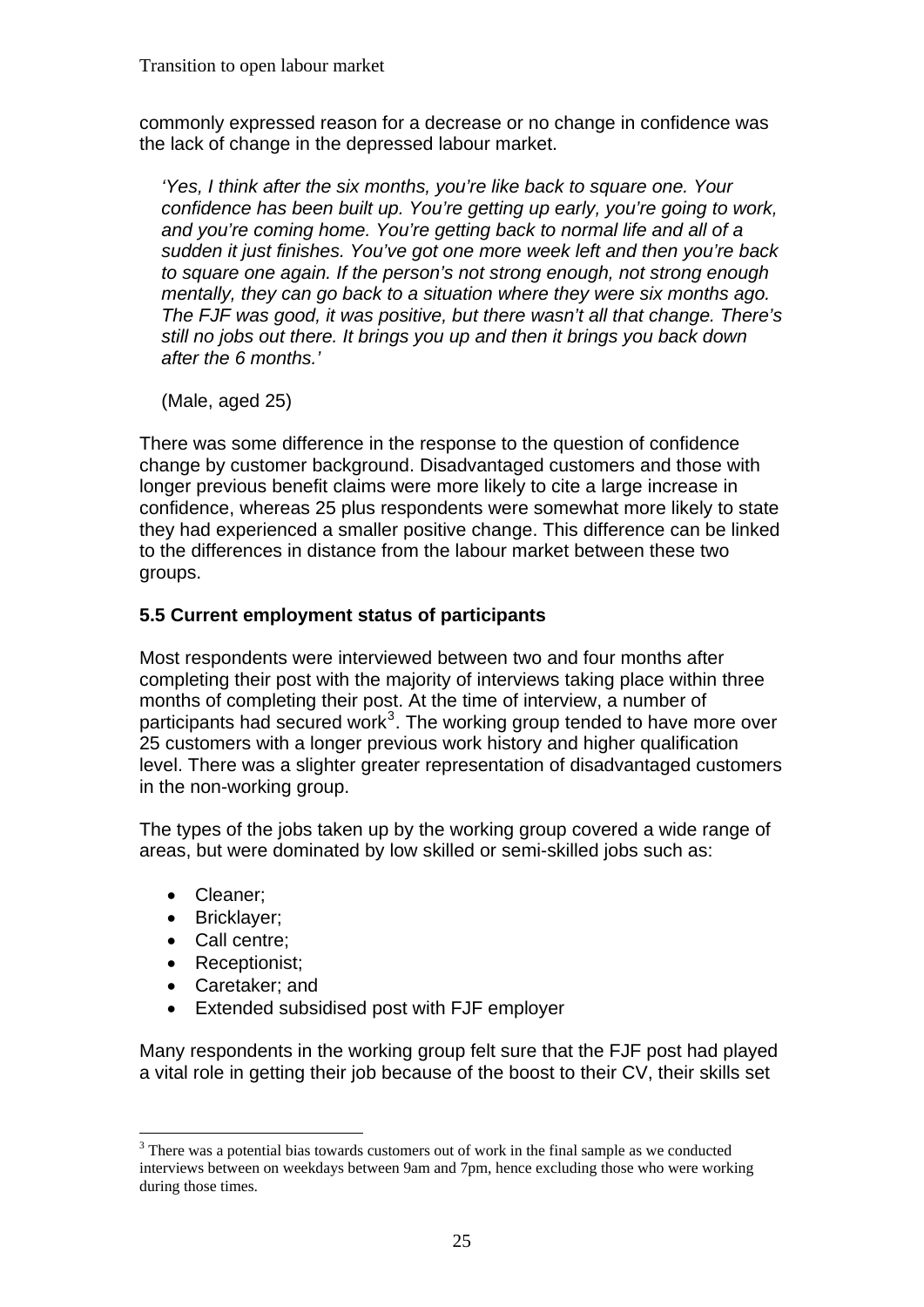and their confidence in applying for work. There was no pattern in the type of FJF post and moves into unsubsidised employment.

Most of the currently employed group were using at least some of the skills they had picked up from the FJF post for example, working with children, construction skills and general people skills. For a handful this was because they were continuing with the same (or very similar) role with the same employer. Other participants had not be able to transfer the skills gathered into their new posts, for example, a respondent who was working as a sports stadium steward but held an office based role under FJF.

#### **5.6 Views of those currently unemployed**

A widespread view amongst respondents who had not found work was that their six month post would help them to get another job. The common reasons given were having gathered a significant length of work experience on their CV, having the confidence to apply for a wider range of jobs, having confidence in themselves and having a reference to back up their application. Some respondents highlighted that their FJF work experience would have much more positive impact on their prospects than college qualifications previously gathered. And some were already experiencing the reality of these benefits:

*'I've definitely getting more interest. This time round I've been on (benefit) for a month maybe 2 months. I've had a lot more people responding now I've had some proper experience….before I wasn't getting any replies, I was getting a lot of rejection. So this time its better than before.'* 

(Male, aged 22)

Of those who were hopeful rather than definite that the FJF post would help them secure work, some said this is because they had not started looking in earnest for work, some mentioned the depressed labour market and one mentioned that working for charity under FJF was different from 'normal jobs' so was unsure of the particular advantage it would give. A small group of respondents felt that their FJF position would not help them in finding future work. Again the depressed labour market was highlighted and on occasion the lack of skills gathered from their post:

*'To be honest I don't the Future Jobs Fund will help me and my chances of getting work. I didn't really learn anything new for me and really there is little I can add to my CV. It would have definitely been better if I had been given some proper training.'* 

(Female, aged 21)

Respondents currently unemployed were asked what else Jobcentre Plus could do to help them to get employment and they provided a range of answers that included: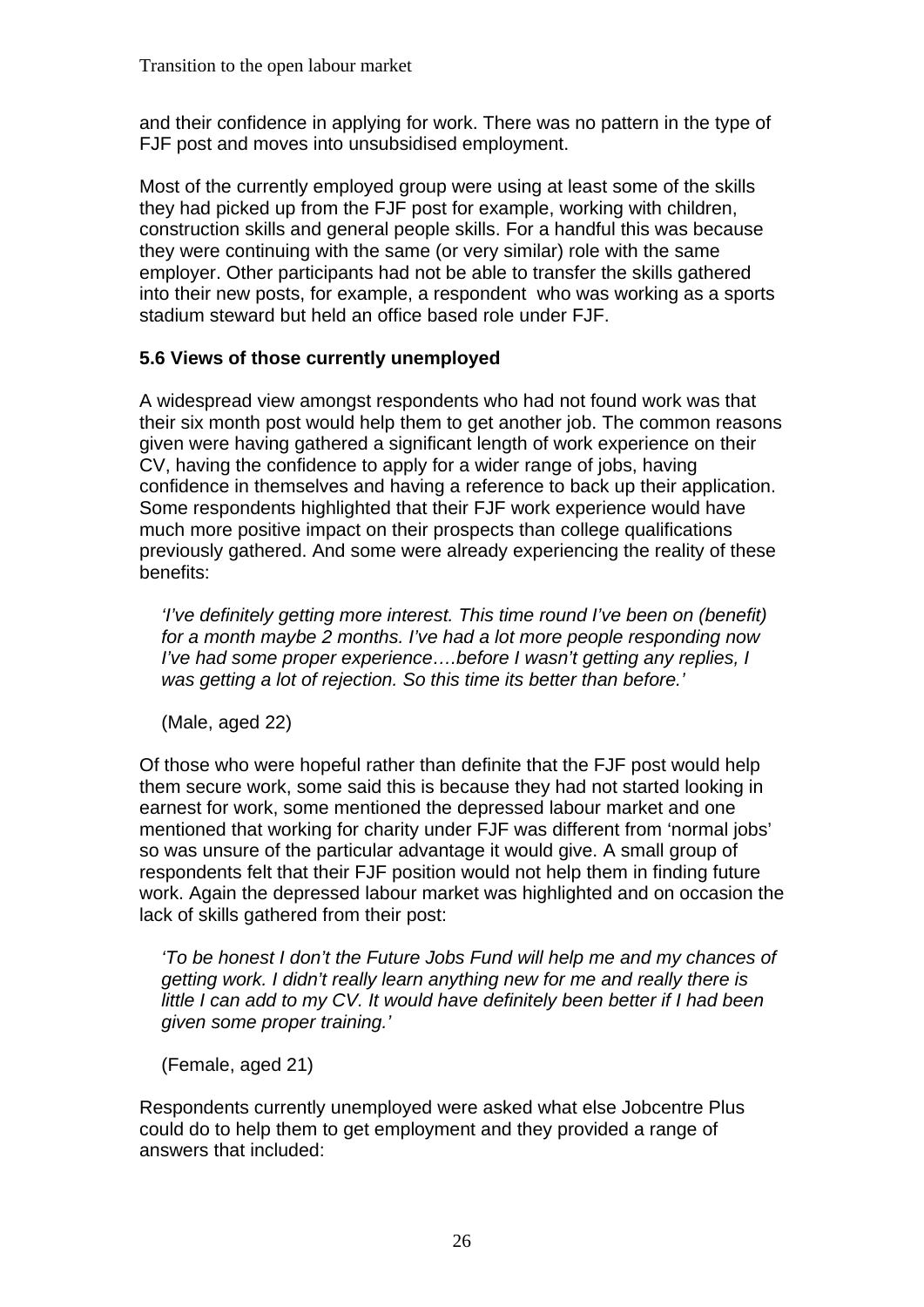Transition to open labour market

- Help to get onto training courses e.g. care work and IT courses
- Help to get a fork lift truck licence
- Fully functioning job-points
- More feedback from unsuccessful interviews

Some respondents concluded that the Jobcentre was doing all they could to help but acknowledged some residual barriers to which there was no practical solution, such as being too young and the depressed labour market.

'*It's just luck. You've just got to be lucky. It's all luck, it doesn't come down to how much you do now; it comes down to being in the right place at the right time. I have got everything they are asking for but so can loads of other people. So you've just got to be lucky and sell yourself now.'* 

(Female, aged 19)

#### **5.7 Impact of FJF on aspirations**

Respondents were asked about the details of the long-term career aspirations. Generally, participants had clear views on their chosen career paths and a lack of plans was exceptional. The goals described covered a wide range of industries and positions including teaching, construction, gardening, leisure industry, marketing, events planning, youth work, the music business, retail, care, IT and admin work. Many of the respondents said that their experience on FJF has made a positive change to their future aspirations and career goals in the following ways:

- More confidence to pursue interests;
- More focus and/or determination;
- Widening of horizons with a view to consider new options;
- More motivation to succeed;
- Increased confidence in existing skills; and
- An improved work attitude and commitment to work.

Another key theme was that of aiming higher than previous aspirations:

*'Before that, I was just applying for jobs so that I could work and pay the bills. Now it's made me look at a job that I can get a career out of. That I can work me way up the ladder. Possibly even get an education around the job that I'm doing.'* 

(Male, aged 24)

Again confidence was a key theme for participants. Some respondents who had been unemployed for over 12 months prior to starting FJF described how their frustration and despair had changed into a sense of a real hope and confidence in getting work. Others described how their experience in the habits and routines of work and doing meaningful activity had radically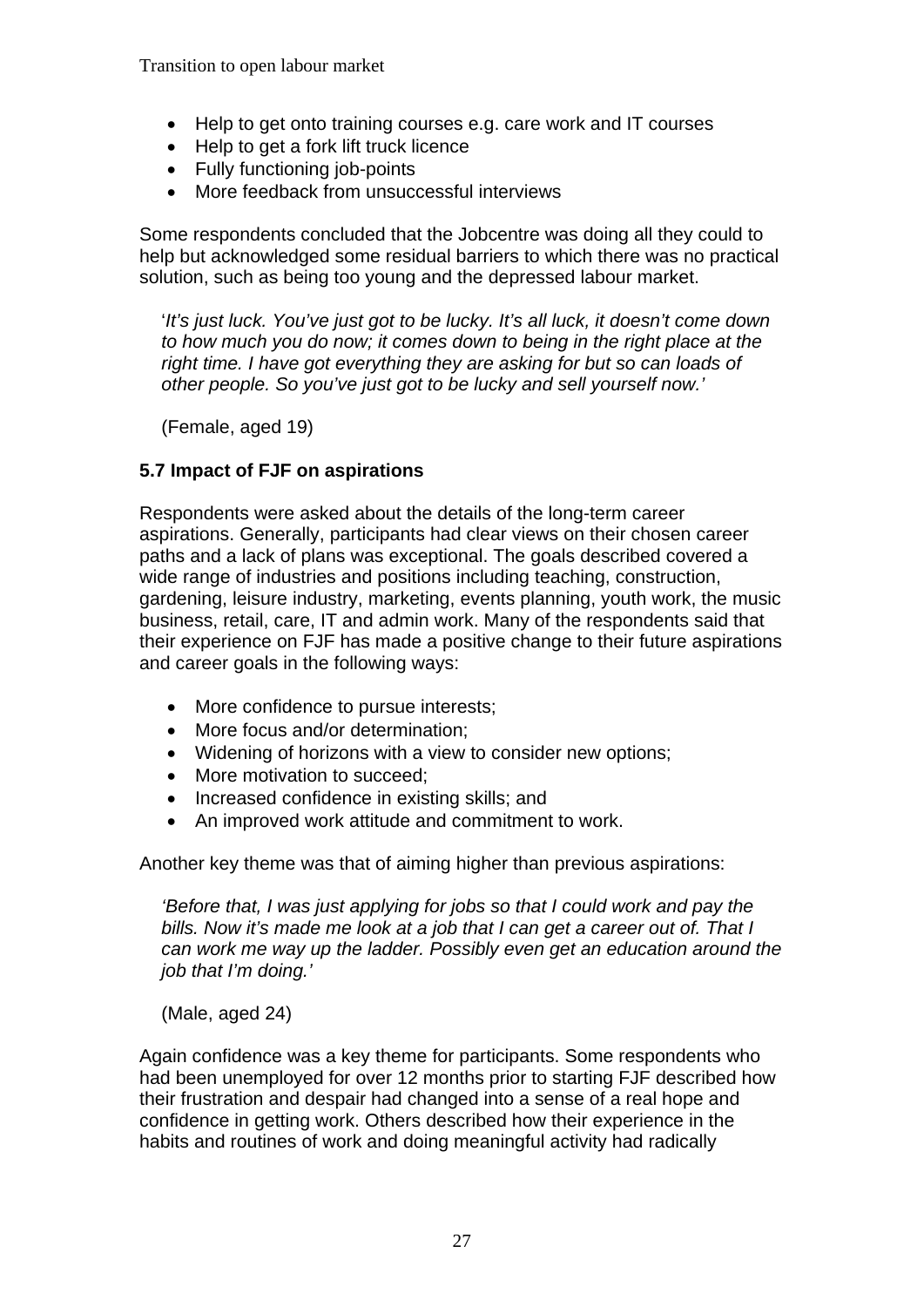changed their attitude to work, by recognising the personal rewards it could offer.

*'When I was younger I was happy with next to nothing. I never had any real drive. The money aspect of the job was neither here nor there. But this job gave me the actual realisation that I actually enjoyed it for what it was. It wasn't about the money. It was more just the experience from it. The work thing, it has changed my perspective on work. It has.'* 

(Male, aged 46)

There were rare occasions of respondents being put off seeking a job in a particular sector because of their FJF experience. The reasons given for this were either due to poor supervision and support on the job, or in another example, because the post had provided experience of the less positive aspects of the sector (in this case the bureaucracy).

Some respondents' goals remained the same as pre-FJF, but they described a better understanding of how the 'world of work' operates and what employers are looking for in staff. This was particularly true in the 18-24 year old group.

#### **5.8 Suggested improvements for the scheme**

For many of the participants, their reported experiences had been to such a high standard, that they could think of no further improvements other than extending the scheme so they could stay on with their employer or provide opportunities to take on another post. Respondents reiterated the gains they had acquired from the scheme in terms of new skills, confidence, work experience and training. However, a smaller group of respondents identified some room for improvement summarised under the following headings:

- More follow-up for FJF participants completing their posts (for example a handover plan given to Jobcentre Plus)
- Better supervision
- More training
- More formal qualifications
- More recognition and feedback at work
- More checks by DWP with employers
- Better organisation and management on the job

There were examples of customers who were unhappy with how placements had been organised, for example, on a construction site where the health and safety issues had not been probably addressed. One respondent described a need for clearer messages on their role and how their training would be organised. Another respondent was concerned about the number of FJF recruits taken on within one organisation that had lead to a 'two tier' staff system from his point of view. In this instance, the respondent felt that FJF employees were seen by permanent staff as less valued staff and he also felt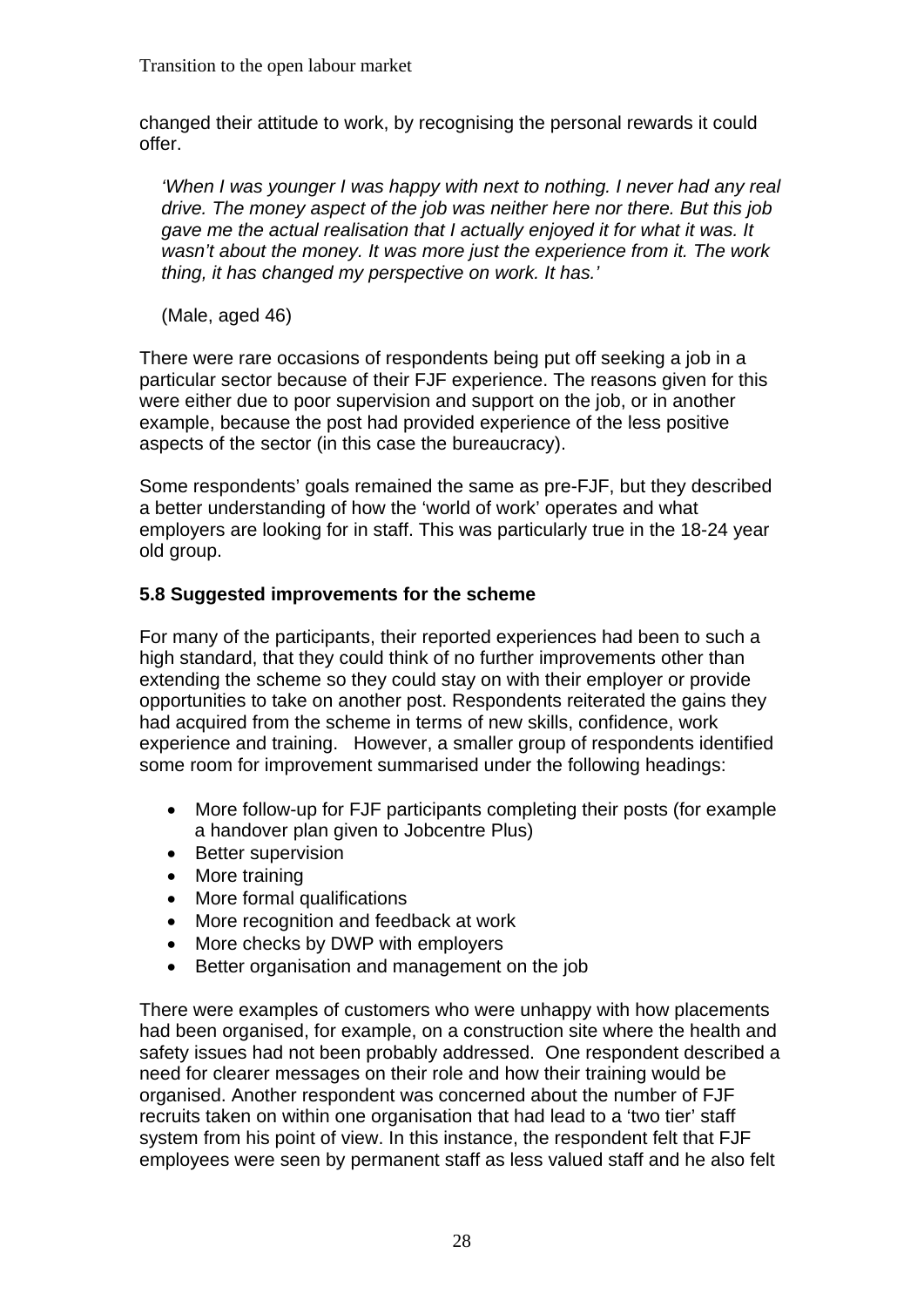that the main beneficiary of the scheme had been the employer rather than the participants.

*'My experience on FJF would have been a lot better if there had been a clearer structure at (employers' name). The management there was just disorganised. I'd have liked more back-up from them when I finished - more help to get on. I felt like I was just left. The company just wiped their hands me and wanted nothing to with me. To be honest I don't my employers really cared about me, they just wanted to get the money from the government and that was it.'* 

(Male, aged 26)

One participant felt that the FJF scheme could have been better targeted towards disadvantaged job seekers to make sure only those with very limited work experience were offered a place. Another participant suggested that the FJF scheme could have been run more like an apprenticeship scheme with an opportunity to gain professional or industrial qualifications and to be taken on permanently by the employer.

Finally, some respondents felt that the post could not be faulted in terms of the work experience and range of skills gathered but were frustrated by the limits of help provided at the end of the post to help them find their next position:

*'It's good. It helps young people, because it's really hard for them to get a job. Everyone's asking for experience, especially in retail. But I would have* liked more support to find work, to get interviews for you, because there are *a lot of people applying for jobs. If they know about you, they can fit the job with the person.'* 

(Female, aged 20)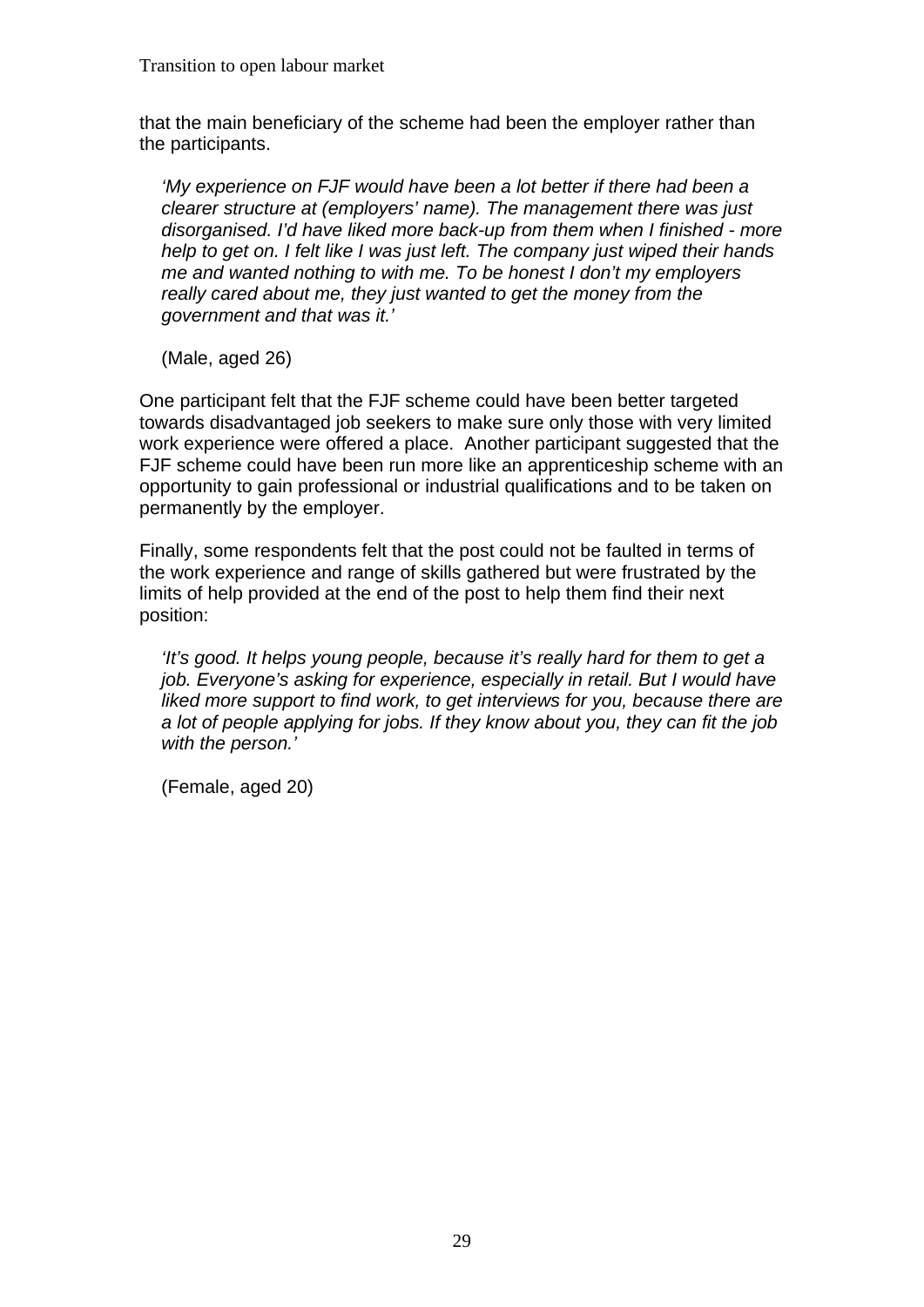# **Chapter 6 Conclusions**

This study has reported a wide diversity of experiences from a sample of FJF participants, which in the most part have been positive.

The background of respondents prior to starting FJF varied in terms of previous benefit history, work history and qualification level. However, a pervasive theme at this point was respondents' perceptions of a highly competitive labour market, which had prevented them from entering employment prior to starting on FJF.

Participants were employed in a broad range of organisations, conducting a very wide range of roles including retail work, grounds maintenance, sports coaching, administration, advice work, construction work, social care, customer service and recycling, the majority of which were seen to have a community benefit. Many participants had roles with significant levels of responsibility and some respondents highlighted how the length of post had helped to substantially build their confidence through the opportunity to gradually expand their workload and role.

Respondents reported substantial gains as a result of their FJF post in terms of the breadth and depth of their skills set and the acquisition of a range of qualifications and accreditation certificates. The most commonly mentioned benefits were an increase in interpersonal skills, IT skills and customer service skills and work related confidence. An increase in technical and specialist skills were also commonplace. Linked to this, respondents generally reported high quality supervision and support from management and other colleagues, although there were some instances of poor supervision.

There is some evidence that FJF may have helped to increase participants' motivation and optimism about their future. Respondents regularly reported a positive change in their confidence in future career prospects due to taking part in FJF and a number had secured work since completing their post. Furthermore, many respondents reported a constructive change in their longterm aspirations, in terms of considering new career options, improved selfbelief and in some cases a significant shift in attitudes towards work.

This sample of participants reported an inconsistent delivery of job search support with some participants receiving limited or no help. Nonetheless, this tended not to be perceived as a problem, perhaps because many were regularly conducting their own jobsearch or on occasion because they were primarily focussed on their current post rather than their next steps.

A closer monitoring of FJF employers may have helped limit the occasional occurrence of poor quality posts and limited job-search support. It also may be appropriate for any future scheme to include an element of job-outcome funding within the employers contract to limit the risks of poor employment outcomes on finishing the subsidised post. However, it is noted that many participants considered their experiences had been to such a high standard,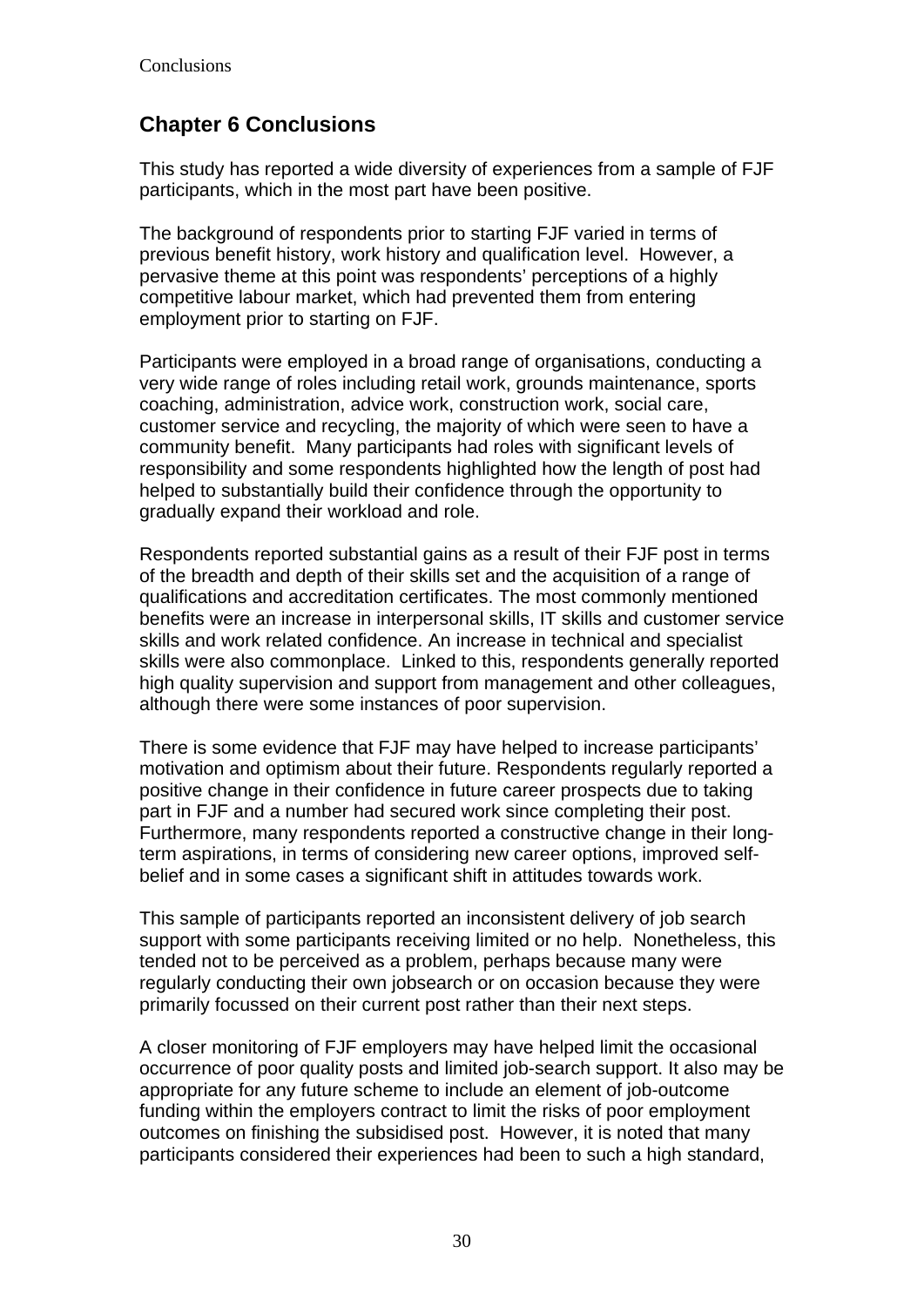that they could think of no further improvements required other than extending the scheme.

Regardless of the immediate job outcomes from FJF there is potential for some long lasting human capital returns for participants. The timing of this study was too early to report on this issue but, at the time of interview, there was evidence of significant personal changes in terms work attitude, selfbelief and up-skilling which might last.

A qualitative study cannot provide a statistical measure of the impact of FJF on outcomes. Some early quantitative analysis of benefit outcomes for a cohort of FJF participants has recently been published separately<sup>[4](#page-35-0)</sup>. In addition, a measure of the 'additionality' of Future Jobs Fund will be available via an assessment of the long-term employment and benefit receipt rates of participants, with a suitable comparison group, to be conducted in early 2012.

Overall, the evidence from this study suggests that FJF has been successful in up-skilling and preparing customers for work, particularly in terms of increased confidence and belief in capabilities. However, there is a risk that some of these softer gains from participation may begin to dissipate without a swift transition into a non-subsidised job following the completion of FJF.

<span id="page-35-0"></span> $\overline{a}$ 4 http://statistics.dwp.gov.uk/asd/asd1/adhoc\_analysis/2011/early\_analysis\_of\_fjf\_participant\_outcomes \_march2011.pdf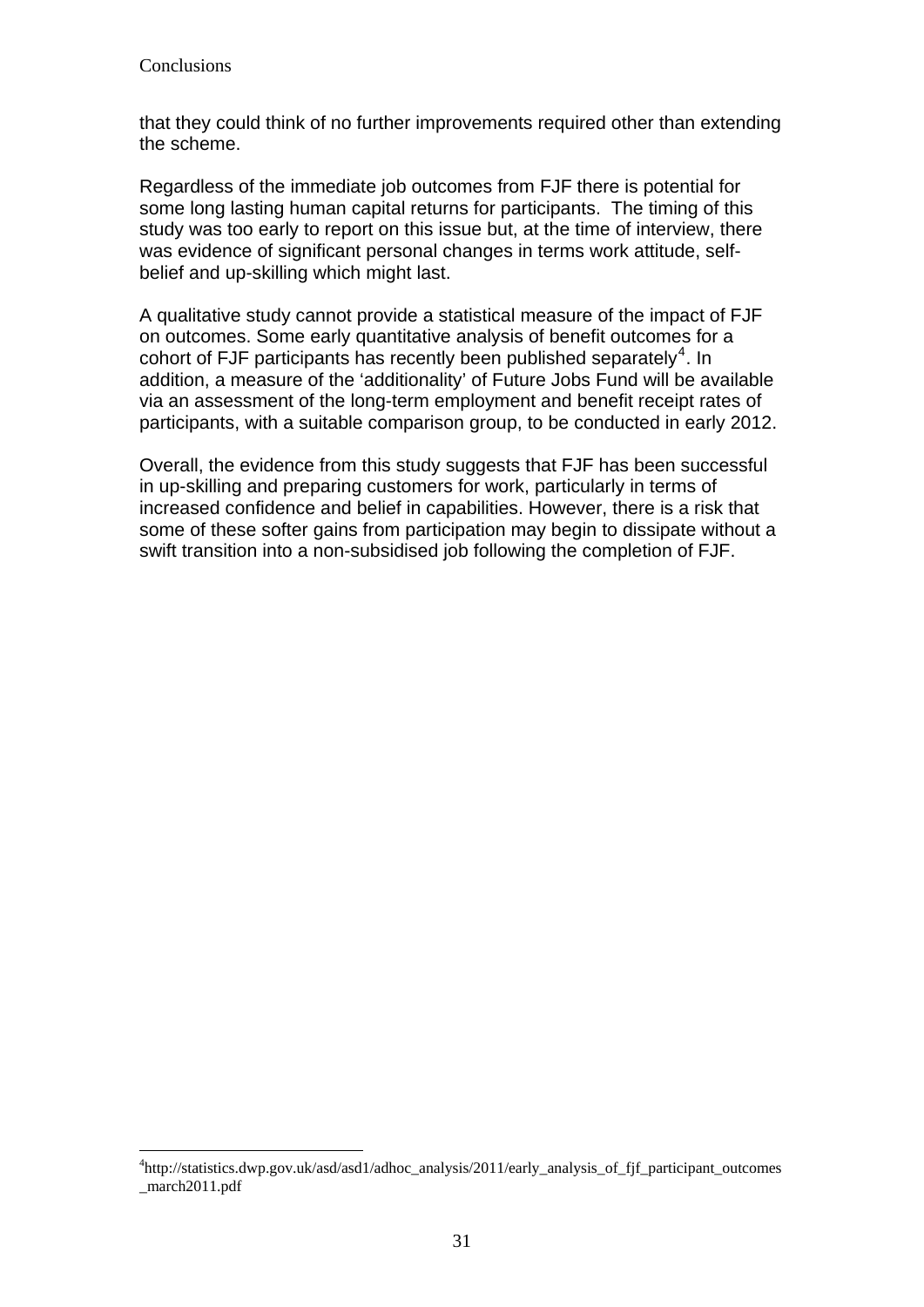# **Annexe A: Further Details of Research Methodology**

#### **Opt-out letter**

Opt-out letters were sent to the selected sample of 1,379 FJF participants two weeks before the DWP research team began to make telephone contact. The opt-out letter explained the aims of the research and invited individuals to take part or opt-out by contacting the research team via email, phone or letter. The letter clearly stated that participation in the research was voluntary and decisions about participation would not affect any benefits currently received.

#### **Telephone Interviews**

Individuals who had not opted-out were contacted by telephone by a member of the DWP research team and asked if they would provide their consent to take part in the survey. Telephone interviews lasted between 30-45 minutes and covered a wide range of closed and open-ended questions concerning the participants' experience of FJF (please see topic guide in Annexe B). A £10 shopping voucher was offered to participants as a thank you for taking part in the research.

According to research protocol, respondents were reminded that they could terminate the research interview at any point and/or request that their responses in the analysis. Individuals were reassured that they would not be identifiable within the final report. Telephone interviews were conducted inhouse within DWP buildings and recorded using dictaphone machines.

Research interviews were conducted Monday to Friday between 9am and 7pm. Consequently the final sample will exclude those who were unavailable during those hours and it will also exclude those without a functional phone number.

A total of 89 interviews were conducted in between November 2010 and January 2011.

#### **Coding of interview data**

All interviews were fully transcribed. The interview data was transferred to a database structured around the list of questions and coded according to a framework developed by the research team. The coding of the data was used to help produce summaries to the range of the responses, which in turn were used as aid in the writing up process.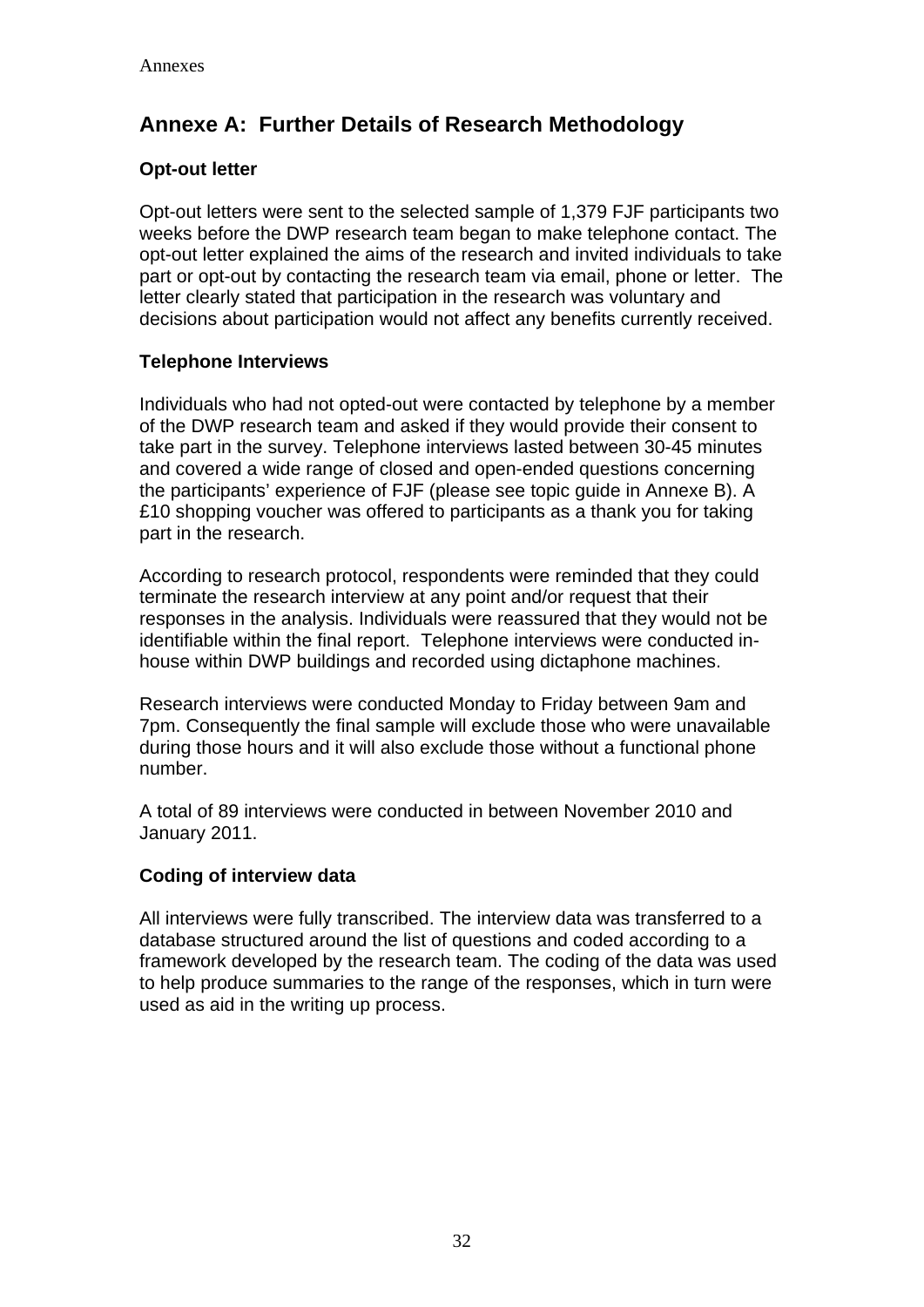# **Annex B Interview Topic Guide**

The following topic guide was used for all interviews. The topic guide provides a list of all the subjects that needed to be covered in each interview. The research team were able to use their discretion in terms of the exact wording they used in asking the questions as long as the core meaning was retained.

#### **Participant background**

- 1. Age of participant
- 2. Living arrangements living with parents/on own/other
- 3. Details of any paid work prior to the six month FJF temporary job
- 4. Details of highest level of qualification/training prior to FJF
- 5. Activity prior to FJF e.g. looking for jobs, at college, waiting for course to start, other.
- 6. Perception and experience of job search and local labour market prior to staring on FJF
- 7. Confidence in job-prospects prior to hearing about FJF
- 8. Confidence rating prior to FJF in terms of finding suitable employment where 5 is very confident and 1 is very unconfident.
- 9. Details of FJF employer
- 10. Details of FJF role and hours worked
- 11. Feedback on application process easy/difficult, time taken etc
- 12. Did FJF job fit with description given prior to start?
- 13. Perception of whether FJF job helped local or wider community. If so, how?
- 14. Participant response to this aspect of the post
- 15. Feedback on supervision whilst employed Probe on:
	- -allocation supervisor/line manager
	- -quality of supervision
	- -approachability
	- allocated time for supervision
	- availability of help with non-work issues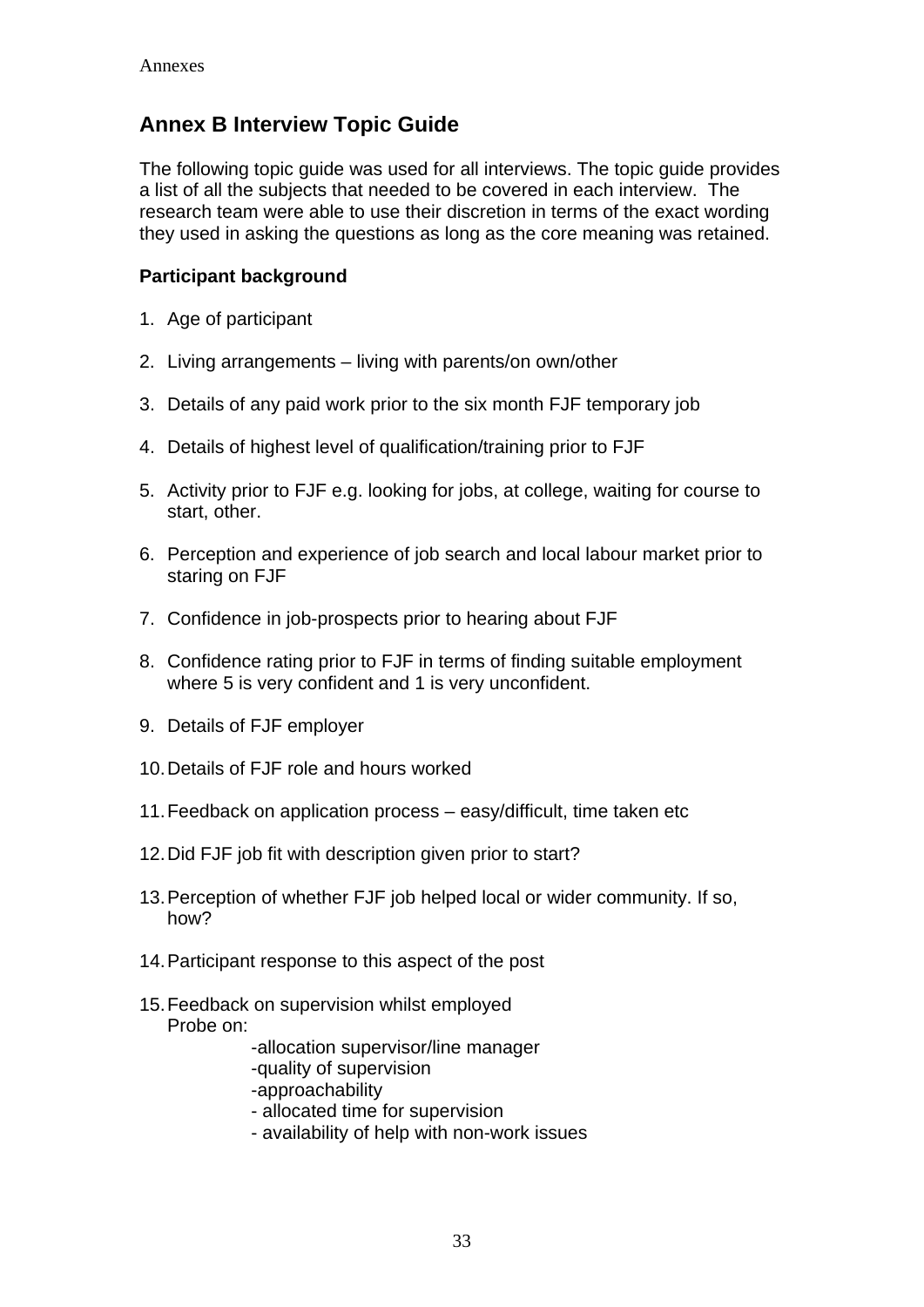#### **Training and job search**

- 16.Full details of training received on post
- 17. Full details of skills picked up post
- 18. Details any certificates or qualifications obtained
- 19. Details of which skills gathered would be of use in future
- 20. Any other skills or certificates wanted from the post
- 21. Did employers help with looking for work whilst on post? If yes, probe on:
	- time at work for on-line search?
	- notification of vacancies
	- help with developing CV?
	- -practice with interviews
	- -any other help?
- 22. Amount of time set aside for job-search support
- 23. Satisfaction from participant with amount and quality of job-search support.
- 24. If no job-search support received, check whether aware that job-search help was requirement of post
- 25. If no job-search support received, would participant have wanted this help?
- 26. Feedback on own self-directed job-search outside work. Probe on
	- activities undertaken
	- time spent

#### **Overall rating of FJF**

27. Perception on whether participant would have got a job without FJF If no, ask for reasons why

- 28. Feedback on the most important/useful gain from FJF
- 29. Feedback on whether FJF has increased work capabilities and skills
- 30. Feedback on whether FJF has changed long-term aspirations. If so, in what way?
- 31. Feedback on current career goals and long term aims
- 32. Any else that could have improved experience of FJF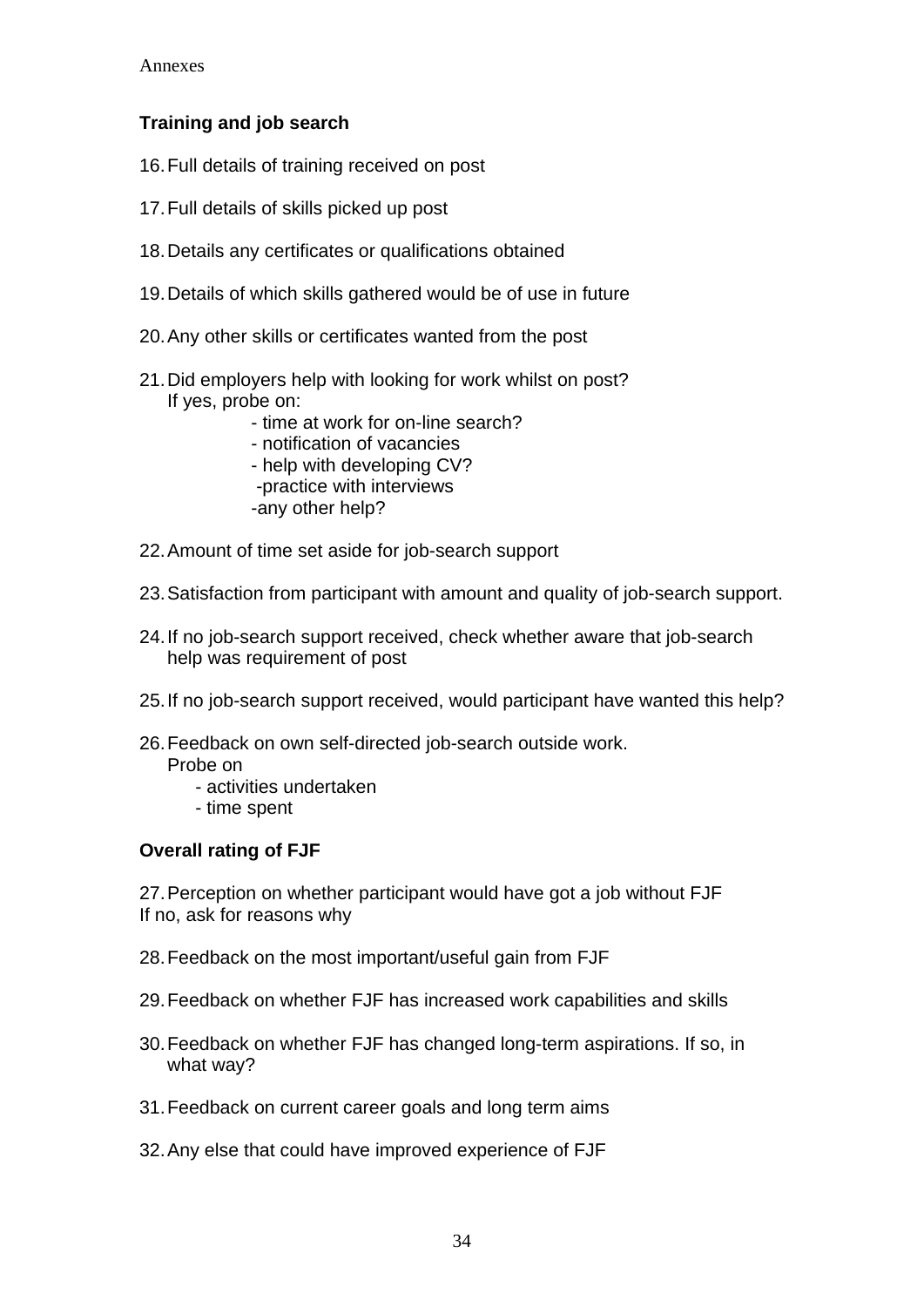#### **Current status and future career**

- 33. Current employment status. If yes, gather details.
- 34. If working, feedback on whether FJF was factor in getting post
- 35. If working, feedback on whether skills from FJF post used in current job.
- 36. If working, feedback on long-term prospects. Confidence about prospects rated out of 5.
- 37. If not working, benefit status.
- 38. Ask if seeking work and how that is going.
- 39. Feedback on help from JCP and whether want any other help.
- 40. View on whether FJF post will help secure a job
- 41. Feedback on confidence of getting suitable job post FJF. And rating of confidence out of 5.
- 42. Any other feedback about FJF not covered by interview
- 43. Any queries about research